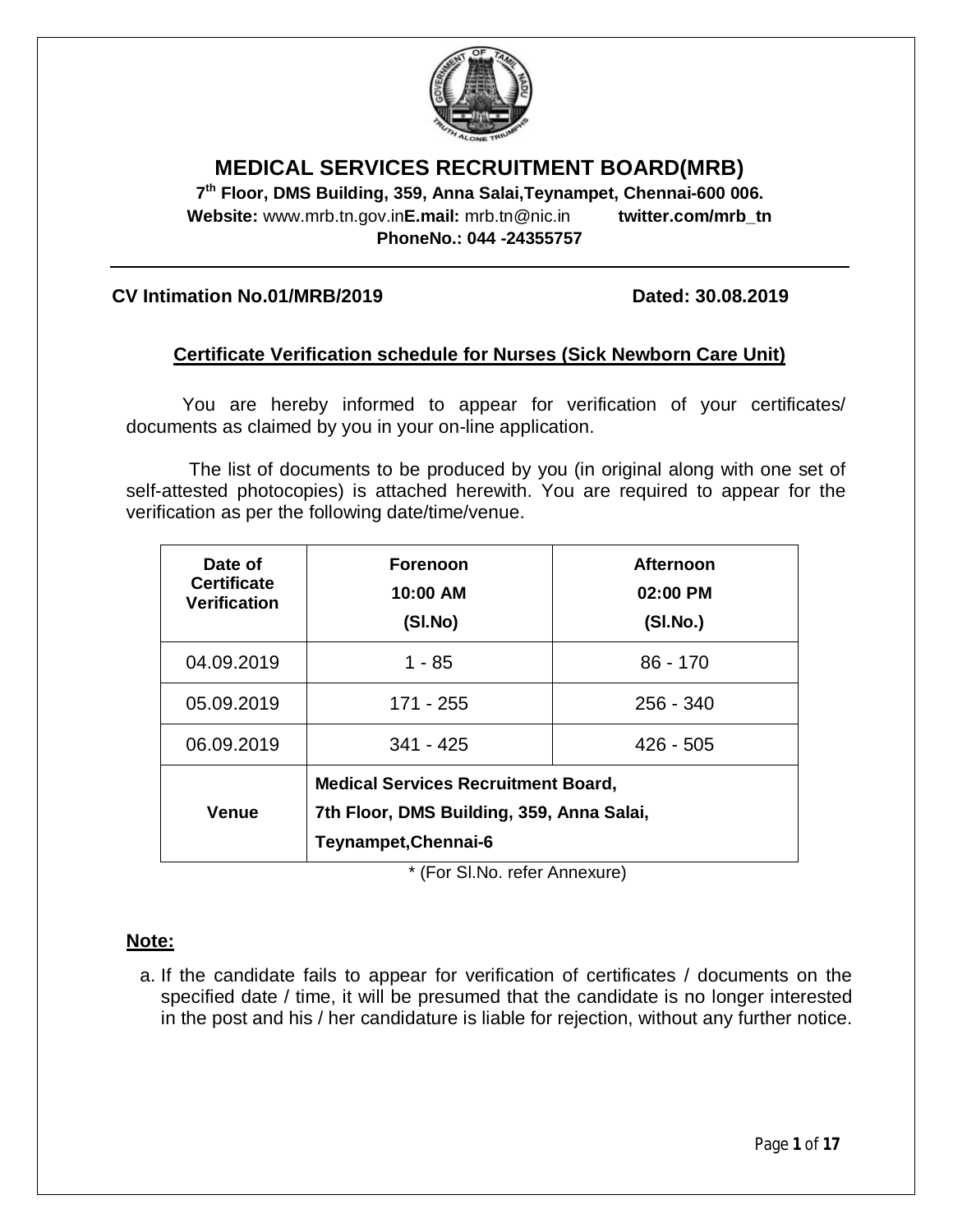- b. Mere calling for verification of certificates / documents does not confer any right over selection / appointment.
- c. The candidates are called for verification of certificates / documents based on the particulars furnished in their on-line applications such as age, educational qualification, experience, community, etc. The provisional selection of candidates will be made only after verification/ acceptance of certain documents, educational qualification, experience possessed by him/her, clarification regarding community status and its acceptance, marks / rank list of the candidate etc. as the case may be. If any of their claims are found to be false or incorrect, their candidature is liable for rejection at any point of time.
- d. Candidate called for Certificate Verification is hereby advised to appear with all the relevant documents in original without fail. Failure to produce even any one of the essential documents will result in rejection of his / her candidature.

**MEMBER SECRETARY**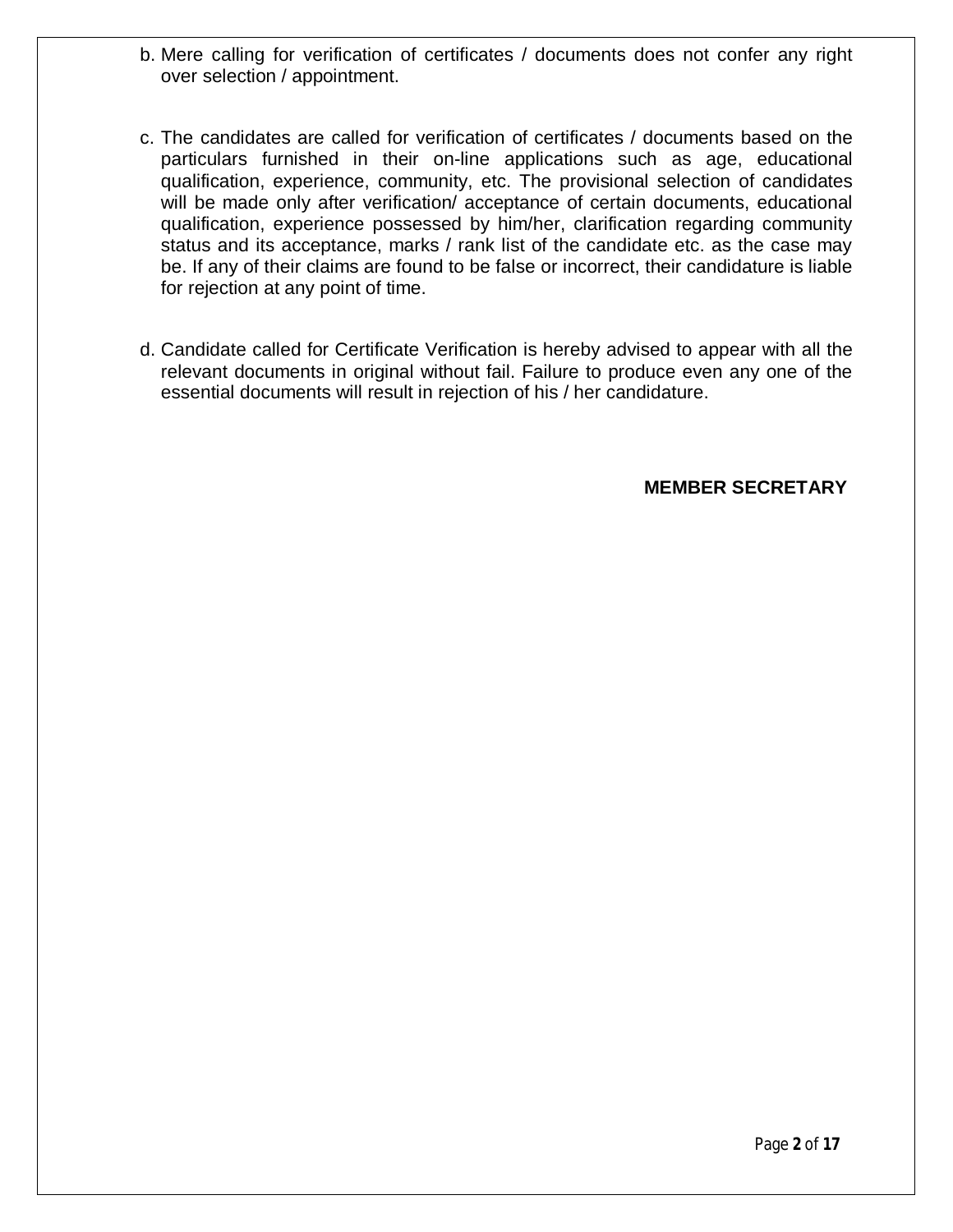## **MEDICAL SERVICES RECRUITMENT BOARD**

**Documents for verification for the post of Nurses (Sick Newborn Care Unit)**

**The following documents (original along with one set of self attested photocopies) are to be produced at the time of certificate verification. [Please arrange and bring the certificates in the same order for easy and quick verification]**

- **1. Evidence of Date of Birth (Birth Certificate/ SSLC/ HSC)**
- **2. Evidence of Educational qualification (SSLC; HSC; Diploma/ Degree in Nursing or Provisional certificate etc. as per the notification) [Diploma / Degree should be from a Government or Government approved Institution]**
- **3. Certificate of Experience as in Annexure – 9 of Notification**
- **4. Evidence of Tamil qualification (***viz***., SSLC / HSC /Certificate for having passed the second class Language Test (Full Test) in Tamil conducted by the Tamil Nadu Public Service Commission)**
- **5. Community certificate from the competent authority (Permanent Community Certificate)**
- **6. Tamil Nadu Nurses & Midwives Council Permanent Registration Certificate**
- **7. Certificate of character and conduct issued by Group A or Group B Officer. (Specimen copy furnished in next page)**
- **8. Certificate of character and conduct issued by the Head of the Institution in which he / she last studied**
- **9. Differently abled certificate issued by the competent authority. (if applicable)**
- **10. No Objection Certificate from the Appointing Authority concerned (as per Annexure 5)(if applicable)**
- **11. An undertaking and Declaration to be submitted as in para 15 of Notification (Blank forms will be given during Certificate Verification)**
- **12. Two (2) passport size colour photograph(with Name, and Application number on the backside)**
- **13. Any one of the Photo Identity Card issued by Government showing the address as in the application**
- **14. The Discharge Certificate, PPO No. etc., in respect of Ex-Service woman.**
- **15. The candidate will also be asked to sign on the printed copy of on-line application (printed copy will be provided to the candidate at the venue)**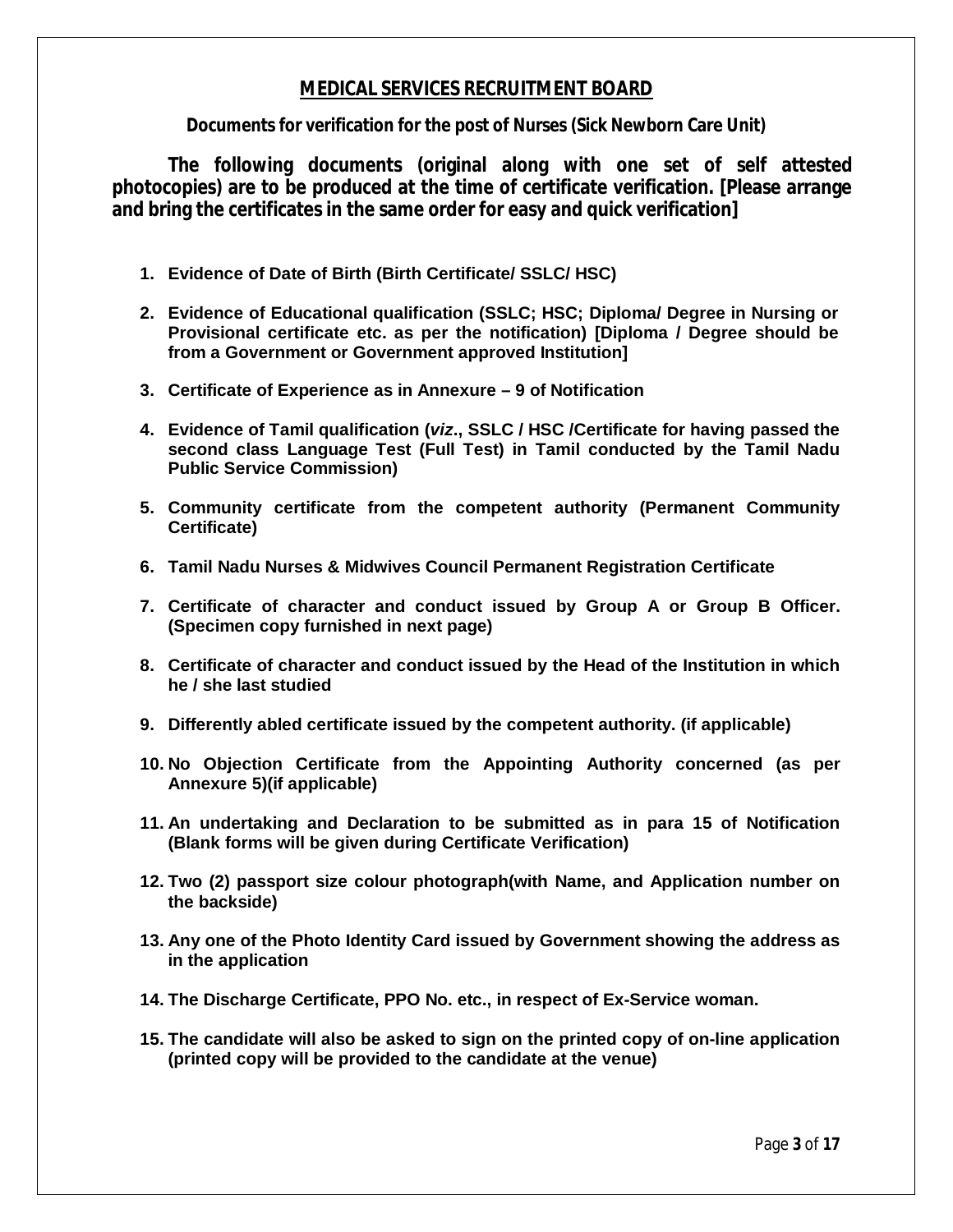# **Specimen Copy of conduct and Character Certificate (to be issued by a Group A or Group B Officer)**

Name of the Certificate issuing officer: Date: Date:

Designation :

Address of Institution :

Phone No.:

E-mail :

## **CERTIFICATE OF CHARACTER AND CONDUCT**

| past  years. His/ Her Character and conduct are         |  |  |
|---------------------------------------------------------|--|--|
| (大日本) きんこせいき オールオプション しゅうしょう こまん しゅんしゅう アール・アール アール・アール |  |  |

The individual is not related to me.



**(Photo to be attested by the Certificate issuing officer with seal)**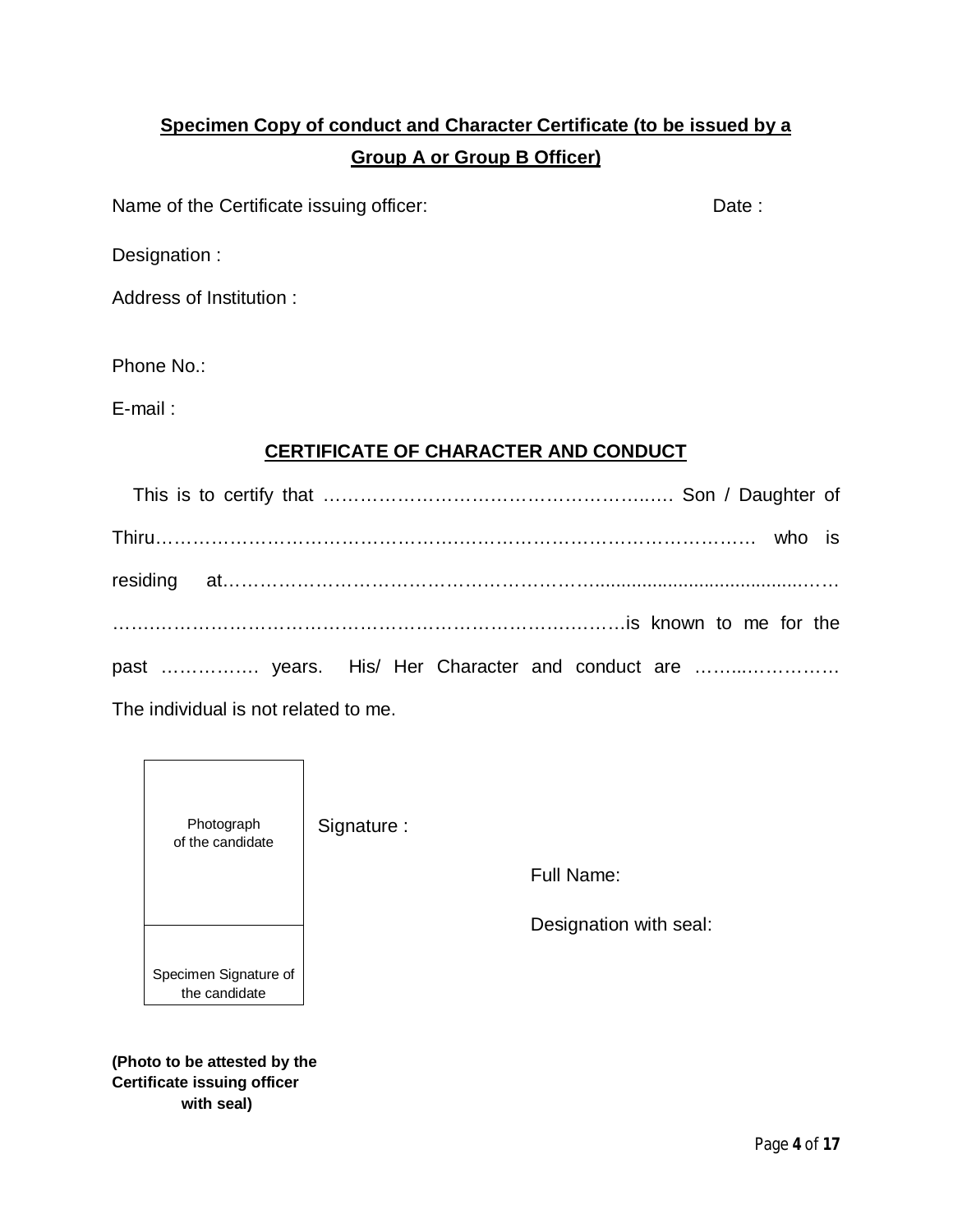#### **ANNEXURE**

## **LIST OF CANDIDATES CALLED FOR CERTIFICATE VERIFICATION FOR THE POST OF NURSES (SICK NEWBORN CARE UNIT) WHO FULFIL THE PRESCRIBED QUALIFICATION AS PER THE NOTIFICATION**

| <b>S.NO.</b>   | MRB NO.        | APPLN. NO. | EXAM. NO. | <b>NAME</b>           | D.O.B.     |
|----------------|----------------|------------|-----------|-----------------------|------------|
| 1              | 1              | 104872     | 42362     | <b>GUNASUNDARI S</b>  | 05.05.1991 |
| $\overline{2}$ | $\overline{2}$ | 103658     | 41072     | SORNAM K              | 12.06.1979 |
| 3              | 3              | 105687     | 41456     | RAMADEVI M            | 18.12.1988 |
| $\overline{4}$ | 4              | 103169     | 41012     | SASIKALA S            | 04.05.1983 |
| 5              | 5              | 100821     | 41829     | PAVITHRA S            | 31.05.1991 |
| 6              | 6              | 104668     | 41168     | <b>SUDHAK</b>         | 27.05.1990 |
| $\overline{7}$ | $\overline{7}$ | 103303     | 40279     | <b>VINODHINI N</b>    | 27.03.1992 |
| 8              | 8              | 105245     | 40779     | RAJESWARI M           | 19.03.1980 |
| 9              | 9              | 105646     | 40934     | DOLPHIN DOROTHY A     | 23.12.1986 |
| 10             | 10             | 105037     | 41303     | MARIYAGRACIYA V       | 17.06.1989 |
| 11             | 11             | 103186     | 42005     | CATHRIN JRM           | 26.01.1978 |
| 12             | 12             | 103926     | 40445     | <b>GLRANCE MARY R</b> | 15.04.1981 |
| 13             | 13             | 103448     | 40657     | LAKSHMI R             | 15.06.1981 |
| 14             | 14             | 101959     | 40679     | <b>KOKILA K</b>       | 28.07.1986 |
| 15             | 15             | 100323     | 40611     | ARUL SELVA KUMARI A   | 12.06.1991 |
| 16             | 16             | 104027     | 41987     | <b>JENI V</b>         | 31.03.1987 |
| 17             | 17             | 105158     | 40374     | <b>SANTHIK</b>        | 08.02.1988 |
| 18             | 18             | 104486     | 40605     | <b>VASUKI K</b>       | 30.04.1984 |
| 19             | 19             | 101074     | 40838     | ANUSALAKSHMI M        | 28.04.1987 |
| 20             | 20             | 104963     | 40237     | <b>SATHYAD</b>        | 05.04.1989 |
| 21             | 21             | 107618     | 41502     | SINDHU J              | 10.05.1989 |
| 22             | 22             | 105603     | 41634     | <b>MALAMAHESH P</b>   | 03.04.1978 |
| 23             | 23             | 105640     | 42327     | THAVAMANI V           | 16.05.1983 |
| 24             | 24             | 103471     | 41003     | MAHESHWARI G          | 15.07.1994 |
| 25             | 25             | 104452     | 42128     | NITHYARANI S          | 26.03.1978 |
| 26             | 26             | 107007     | 42257     | PATTAMMA P            | 01.06.1978 |
| 27             | 27             | 105989     | 40987     | RANI L                | 14.05.1983 |
| 28             | 28             | 104590     | 41972     | ANNAL MARY KIRUBA G   | 27.06.1974 |
| 29             | 29             | 102844     | 40990     | <b>VALLID</b>         | 18.04.1982 |
| 30             | 30             | 105759     | 40834     | <b>GAYATHRIK</b>      | 30.07.1984 |
| 31             | 31             | 106178     | 40766     | <b>NAGAJOTHI R</b>    | 21.05.1985 |
| 32             | 32             | 104260     | 40367     | <b>JANSIRANI J</b>    | 11.06.1985 |
| 33             | 33             | 104579     | 42023     | RAMYA R               | 14.10.1985 |
| 34             | 34             | 105623     | 42306     | <b>NAGARANI G</b>     | 30.05.1987 |
| 35             | 35             | 104189     | 41699     | <b>AMBIGAR</b>        | 17.05.1989 |
| 36             | 36             | 105022     | 40297     | <b>KAVITHA S</b>      | 04.06.1989 |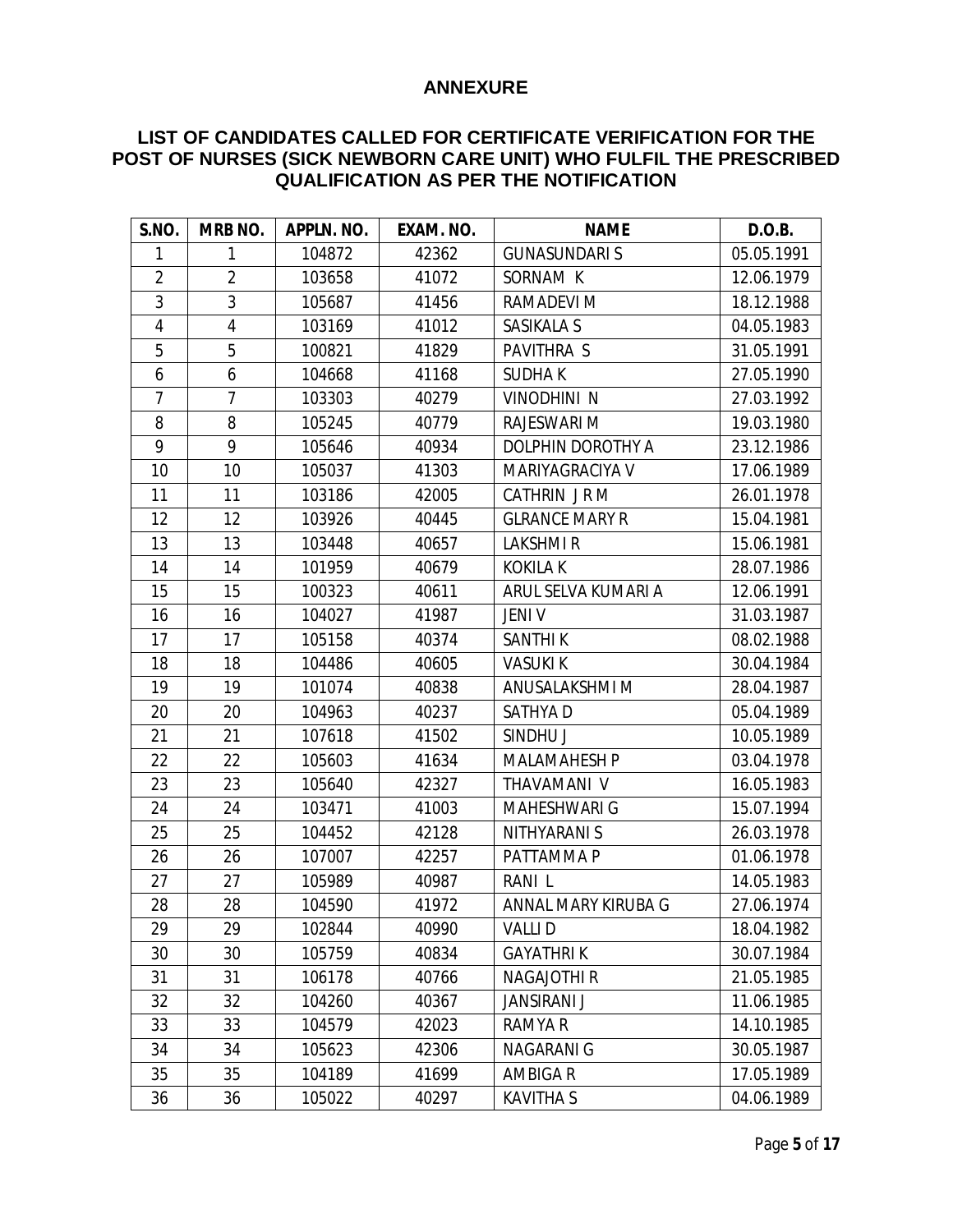| S.NO. | MRB NO. | APPLN. NO. | EXAM. NO. | <b>NAME</b>             | D.O.B.     |
|-------|---------|------------|-----------|-------------------------|------------|
| 37    | 37      | 104320     | 41845     | <b>THANGAMANI G</b>     | 09.05.1992 |
| 38    | 38      | 105048     | 41697     | MEENA C                 | 04.04.1983 |
| 39    | 39      | 104842     | 42295     | PACHIAMMA T             | 23.05.1983 |
| 40    | 40      | 103767     | 40811     | <b>MEGALA S</b>         | 12.04.1985 |
| 41    | 41      | 100057     | 40205     | SASIKALA P              | 11.06.1986 |
| 42    | 42      | 105678     | 41384     | AROKIYA MARY JUVANA P   | 05.05.1987 |
| 43    | 43      | 104771     | 41316     | PANDIABIRAMI M          | 10.05.1987 |
| 44    | 44      | 104396     | 40846     | VANITHA C               | 10.07.1987 |
| 45    | 45      | 103785     | 40305     | <b>VASUKI R</b>         | 10.03.1991 |
| 46    | 46      | 104485     | 40840     | SHEELA T                | 08.01.1982 |
| 47    | 47      | 105157     | 42170     | ARPUTHAMANI K           | 05.04.1984 |
| 48    | 48      | 104863     | 41389     | <b>KOKILAVANI R</b>     | 21.10.1988 |
| 49    | 49      | 106399     | 41705     | SATHIYA M               | 04.06.1992 |
| 50    | 50      | 107094     | 42110     | <b>SANTHI S</b>         | 22.05.1971 |
| 51    | 51      | 101204     | 40261     | <b>UMARANIA</b>         | 05.06.1981 |
| 52    | 52      | 104766     | 40186     | DEVI A                  | 03.05.1983 |
| 53    | 53      | 104876     | 42163     | <b>RENITHAD</b>         | 02.06.1983 |
| 54    | 54      | 107565     | 42155     | <b>NALINI R</b>         | 04.02.1984 |
| 55    | 55      | 104625     | 41311     | <b>GEETHA A</b>         | 19.04.1986 |
| 56    | 56      | 104742     | 42269     | JAYA R                  | 23.05.1989 |
| 57    | 57      | 108190     | 40362     | DEEPALAKSHMI K          | 07.05.1990 |
| 58    | 58      | 101493     | 41033     | PRABHAVATHI M           | 03.06.1990 |
| 59    | 59      | 106265     | 40149     | MARIYA PUSHPA G         | 21.08.1991 |
| 60    | 60      | 104870     | 41717     | <b>VASANTHAKUMARIS</b>  | 13.06.1979 |
| 61    | 61      | 104867     | 41051     | <b>KAMATCHI SOBHA P</b> | 02.06.1981 |
| 62    | 62      | 104565     | 40109     | <b>VANITHA G</b>        | 07.06.1981 |
| 63    | 63      | 104894     | 41538     | <b>VANITHA C</b>        | 27.05.1983 |
| 64    | 64      | 105355     | 40049     | <b>ABIRAMI M</b>        | 09.06.1984 |
| 65    | 65      | 105317     | 42363     | SAGAYAMARY S            | 21.07.1986 |
| 66    | 66      | 104784     | 41964     | <b>NISHA RAJI</b>       | 12.02.1987 |
| 67    | 67      | 104904     | 40997     | PANDIYA RANI M          | 03.06.1987 |
| 68    | 68      | 105204     | 40183     | AMALA A                 | 07.06.1990 |
| 69    | 69      | 104332     | 40440     | SATHYA C                | 22.02.1991 |
| 70    | 70      | 106017     | 41896     | THILAGAVATHI V          | 04.05.1992 |
| 71    | 71      | 105965     | 42293     | THAMIZHARASI C          | 28.03.1994 |
| 72    | 72      | 105822     | 40762     | SOPHIA P                | 09.06.1977 |
| 73    | 73      | 100327     | 41753     | RAJAMANI C              | 04.06.1981 |
| 74    | 74      | 103293     | 41007     | RAJAMMAL J              | 15.04.1983 |
| 75    | 75      | 106547     | 40545     | <b>JEEVA BHARATHI M</b> | 15.03.1985 |
| 76    | 76      | 105098     | 40672     | <b>GOMATHIM</b>         | 16.01.1986 |
| 77    | 77      | 105724     | 40128     | <b>BEAULAH A</b>        | 02.06.1986 |
| 78    | 78      | 105931     | 41426     | <b>KANMANI P</b>        | 08.07.1986 |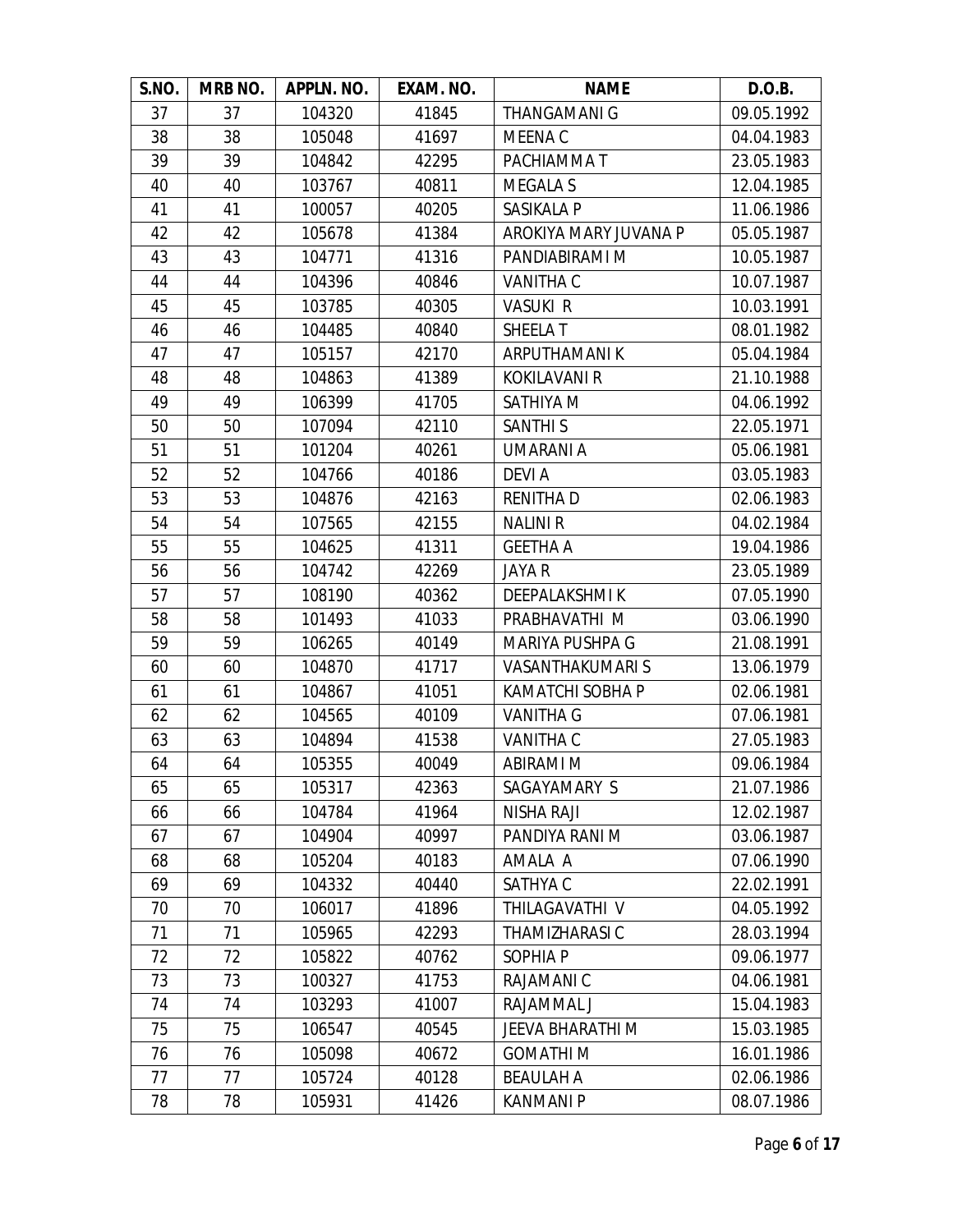| S.NO. | MRB NO. | APPLN. NO. | EXAM. NO. | <b>NAME</b>           | D.O.B.     |
|-------|---------|------------|-----------|-----------------------|------------|
| 79    | 79      | 107588     | 41056     | ANBU ARUL SELVI P     | 15.07.1988 |
| 80    | 80      | 101362     | 41571     | STELLA MARY S         | 05.06.1977 |
| 81    | 81      | 104760     | 42334     | SHEEBASORUBARANI R    | 18.05.1978 |
| 82    | 82      | 106621     | 40392     | PUSHPALATHA M         | 10.05.1983 |
| 83    | 83      | 105064     | 42021     | <b>BANUMATHIU</b>     | 13.08.1984 |
| 84    | 84      | 106294     | 41532     | <b>SUDHAP</b>         | 09.07.1985 |
| 85    | 85      | 105572     | 40418     | <b>ARUNA R</b>        | 10.06.1986 |
| 86    | 86      | 106312     | 40594     | <b>RUBINI J</b>       | 10.02.1987 |
| 87    | 87      | 101573     | 42319     | JOTHILAKSHMI K        | 01.04.1988 |
| 88    | 88      | 105162     | 40322     | ANUPRIYA A            | 16.05.1989 |
| 89    | 89      | 105480     | 40956     | <b>KALAIVANI K</b>    | 05.05.1992 |
| 90    | 90      | 107603     | 41145     | ANUSUYA G             | 07.10.1978 |
| 91    | 91      | 103033     | 42042     | <b>MERCY T</b>        | 13.05.1982 |
| 92    | 92      | 105602     | 42326     | PANJUR                | 03.04.1986 |
| 93    | 93      | 103810     | 40368     | <b>GAYATHRIM</b>      | 20.03.1988 |
| 94    | 94      | 100130     | 40609     | <b>SENTHILKUMAR S</b> | 18.04.1988 |
| 95    | 95      | 101891     | 41493     | KANAGALAKSHMI V       | 24.07.1989 |
| 96    | 96      | 104975     | 42167     | <b>JAYANTHI R</b>     | 10.04.1990 |
| 97    | 97      | 106726     | 42246     | SOPHIA FLORENCE L     | 31.07.1990 |
| 98    | 98      | 106780     | 41158     | <b>MARY STELLA M</b>  | 24.01.1991 |
| 99    | 99      | 100248     | 41814     | SHARMILA E            | 14.05.1991 |
| 100   | 100     | 104638     | 40818     | SHYLAJA A             | 30.06.1991 |
| 101   | 101     | 105295     | 40490     | <b>MALATHID</b>       | 10.01.1993 |
| 102   | 102     | 105844     | 40961     | <b>INDUMATHI M</b>    | 27.02.1984 |
| 103   | 103     | 106292     | 42145     | SARMILA K             | 29.10.1984 |
| 104   | 104     | 107250     | 41139     | <b>KALA G</b>         | 01.01.1985 |
| 105   | 105     | 100173     | 42348     | RADHA A               | 27.04.1986 |
| 106   | 106     | 105033     | 41907     | <b>MATHAVIK</b>       | 16.04.1989 |
| 107   | 107     | 100407     | 41535     | <b>KOKILA A</b>       | 01.05.1989 |
| 108   | 108     | 105058     | 40647     | MUTHULAKSHMI K        | 20.05.1989 |
| 109   | 109     | 107298     | 40466     | <b>REVATHIK</b>       | 22.03.1990 |
| 110   | 110     | 104991     | 41183     | MAGUDEESWARI K        | 07.04.1990 |
| 111   | 111     | 104961     | 42066     | SUGANYA R             | 27.01.1991 |
| 112   | 112     | 107466     | 40637     | KANIMOZHI PRIYA K M   | 25.03.1991 |
| 113   | 113     | 102721     | 40778     | AHILA C               | 20.05.1991 |
| 114   | 114     | 101603     | 40302     | ANUBALA KRISHNAVENI V | 28.01.1981 |
| 115   | 115     | 106540     | 42091     | <b>AMSAVALLIK</b>     | 04.06.1982 |
| 116   | 116     | 105810     | 40120     | LAVANYA K             | 14.03.1983 |
| 117   | 117     | 100290     | 41200     | <b>G VINAYAKI</b>     | 10.04.1983 |
| 118   | 118     | 108186     | 40401     | UMA MAHESWARI P       | 07.03.1985 |
| 119   | 119     | 104460     | 41475     | ANITHAMARY A          | 05.05.1985 |
| 120   | 120     | 105026     | 40414     | JAYASHREE M           | 01.02.1987 |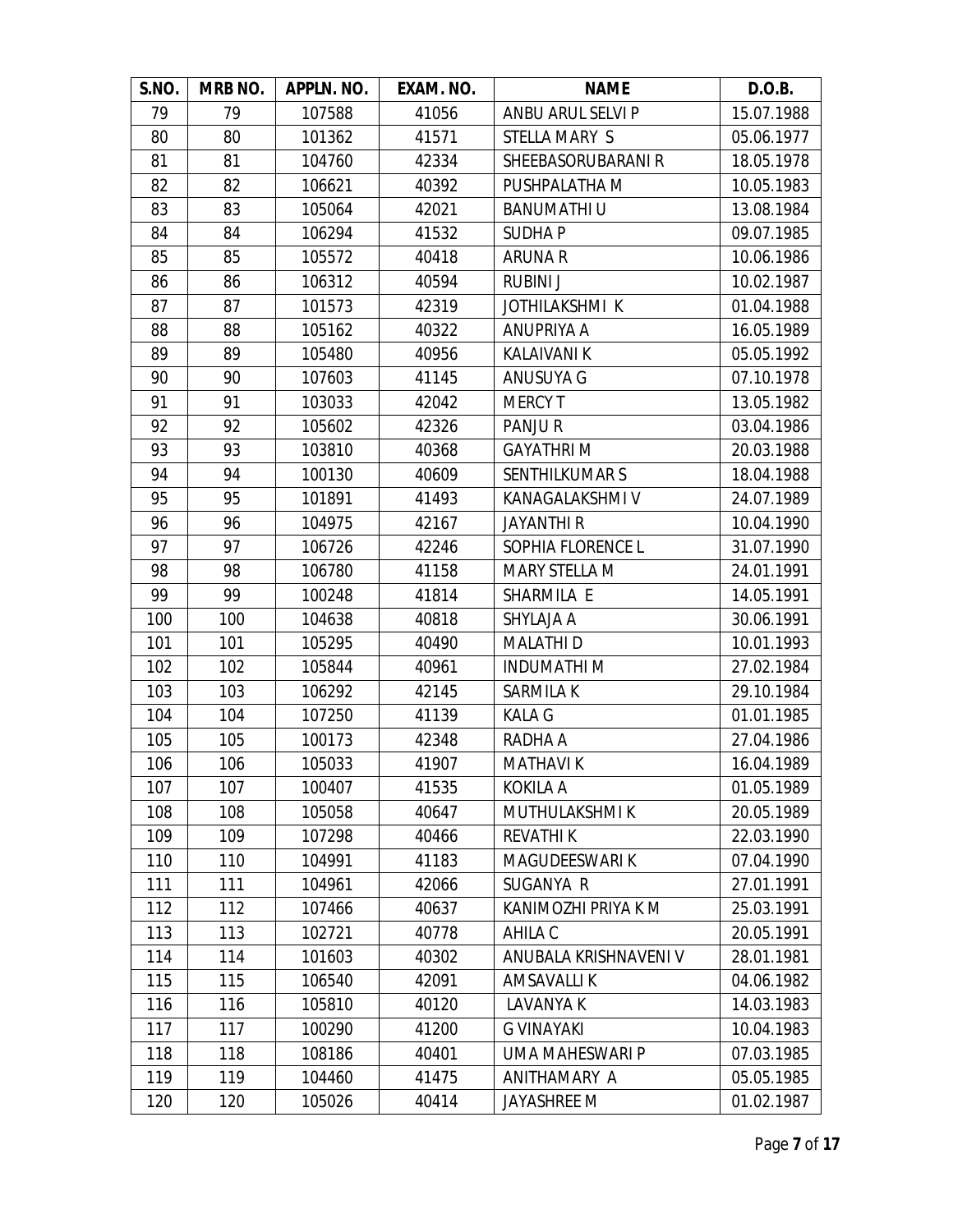| S.NO. | MRB NO. | APPLN. NO. | EXAM. NO. | <b>NAME</b>                 | D.O.B.     |
|-------|---------|------------|-----------|-----------------------------|------------|
| 121   | 121     | 104665     | 40159     | DHIVYABARATHI K             | 03.05.1988 |
| 122   | 122     | 102405     | 41755     | <b>MARUVARASIN</b>          | 12.05.1988 |
| 123   | 123     | 104234     | 41245     | MURUGESHWARI A              | 09.04.1990 |
| 124   | 124     | 103322     | 42038     | PRIYA S                     | 21.06.1990 |
| 125   | 125     | 104378     | 42354     | KALAICHELVI M               | 09.01.1980 |
| 126   | 126     | 101985     | 41470     | <b>JULIYA ANTONY RUBY P</b> | 22.05.1983 |
| 127   | 127     | 107564     | 40081     | DEEPA D                     | 03.06.1983 |
| 128   | 128     | 103999     | 40292     | NISHA C                     | 02.06.1985 |
| 129   | 129     | 100587     | 40587     | SHEEBA GANESAN G            | 18.12.1985 |
| 130   | 130     | 107585     | 41081     | <b>MEKALA S</b>             | 18.05.1986 |
| 131   | 131     | 106412     | 41863     | <b>LEELAVATHIS</b>          | 01.06.1987 |
| 132   | 132     | 105666     | 40706     | <b>ROHINIB</b>              | 02.06.1987 |
| 133   | 133     | 102997     | 41371     | ABINAYA LAKSHMI S           | 28.07.1987 |
| 134   | 134     | 105146     | 41838     | <b>SRIDEVI R</b>            | 18.01.1989 |
| 135   | 135     | 104502     | 40600     | <b>RAJESWARI R</b>          | 05.04.1989 |
| 136   | 136     | 104179     | 40878     | PRIYA R                     | 12.06.1989 |
| 137   | 137     | 106972     | 41069     | <b>KALAIYARASI A</b>        | 10.05.1990 |
| 138   | 138     | 106057     | 41890     | <b>NANDHINI P</b>           | 06.06.1992 |
| 139   | 139     | 104940     | 42020     | <b>RUTH PONMALAI G</b>      | 02.05.1982 |
| 140   | 140     | 104994     | 40722     | <b>SUGUNA R</b>             | 14.04.1983 |
| 141   | 141     | 106689     | 41486     | <b>SUDHAN</b>               | 01.05.1983 |
| 142   | 142     | 105954     | 40020     | RANI M                      | 13.05.1983 |
| 143   | 143     | 100779     | 40132     | LALITHA R                   | 05.06.1984 |
| 144   | 144     | 104944     | 41205     | <b>GOWRIP</b>               | 15.07.1985 |
| 145   | 145     | 104761     | 40896     | <b>ALAMELU M</b>            | 31.05.1989 |
| 146   | 146     | 107796     | 41503     | <b>SUJIK</b>                | 06.06.1989 |
| 147   | 147     | 100439     | 40047     | <b>VEENAGAYATHRI R</b>      | 13.09.1989 |
| 148   | 148     | 100582     | 41636     | SENBAHAM K                  | 03.03.1990 |
| 149   | 149     | 106471     | 42240     | SARASU M                    | 29.05.1990 |
| 150   | 150     | 100278     | 40831     | <b>SUDHAV</b>               | 26.06.1990 |
| 151   | 151     | 105314     | 40667     | DIANA <sub>S</sub>          | 09.07.1981 |
| 152   | 152     | 106490     | 41757     | <b>OCHAYEE V</b>            | 15.03.1983 |
| 153   | 153     | 104458     | 40150     | SURESH C                    | 05.01.1986 |
| 154   | 154     | 106871     | 42221     | <b>HARIPRIYA S</b>          | 13.04.1986 |
| 155   | 155     | 105195     | 40965     | THENDRAL P                  | 31.05.1987 |
| 156   | 156     | 104966     | 40354     | <b>BREMAE</b>               | 28.09.1990 |
| 157   | 157     | 104033     | 41899     | <b>DEVIK</b>                | 15.06.1992 |
| 158   | 158     | 108294     | 41035     | RAMYA P                     | 15.05.1993 |
| 159   | 159     | 104522     | 40898     | MARY JEYA CELEEN J          | 07.07.1972 |
| 160   | 160     | 106717     | 41262     | <b>JULIE PRASANNA M</b>     | 04.07.1975 |
| 161   | 161     | 100181     | 40413     | <b>VANITHAT</b>             | 07.03.1986 |
| 162   | 162     | 102209     | 40556     | RAJESWARI C                 | 16.05.1988 |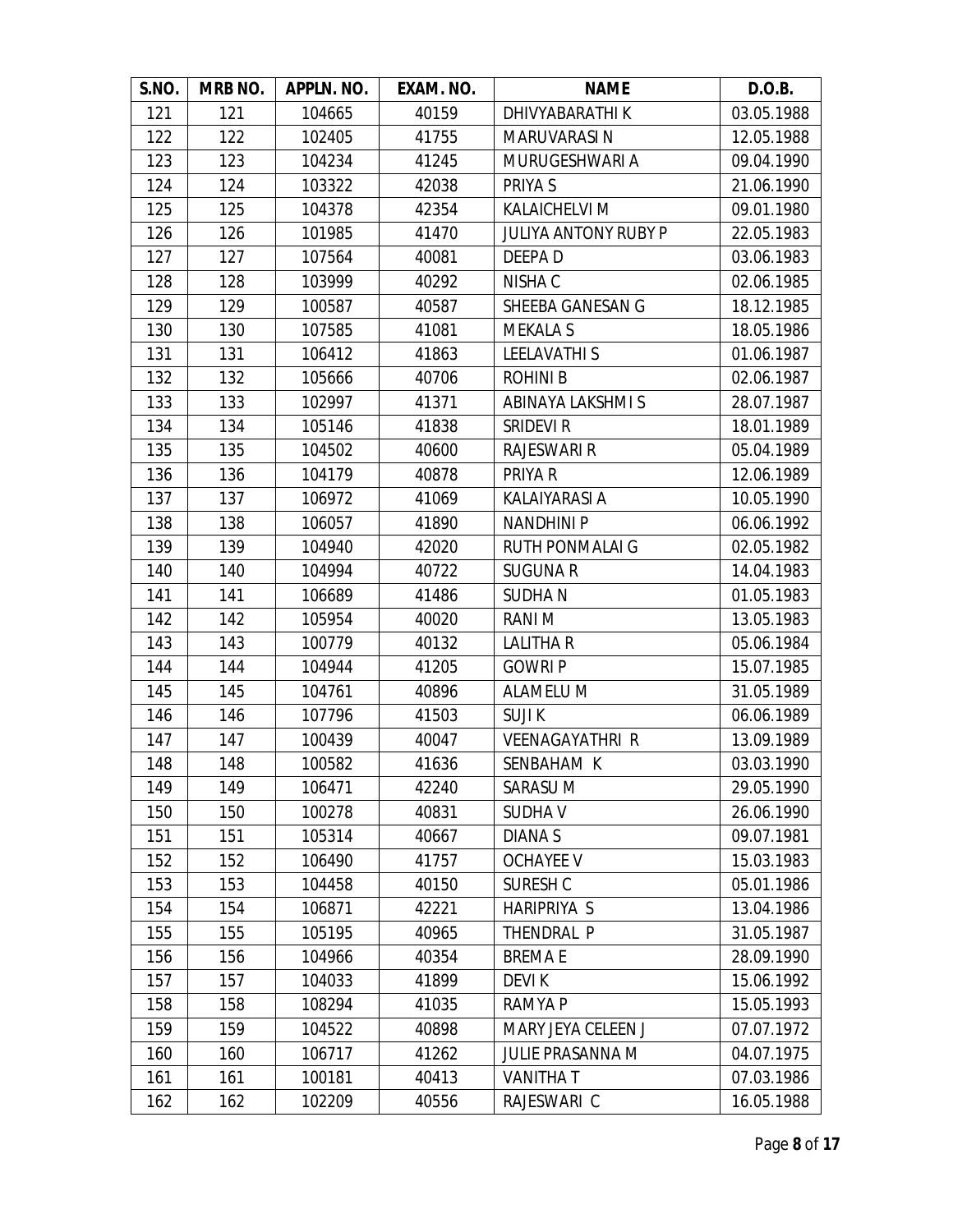| S.NO. | MRB NO. | APPLN. NO. | EXAM. NO. | <b>NAME</b>                | D.O.B.     |
|-------|---------|------------|-----------|----------------------------|------------|
| 163   | 163     | 102076     | 41039     | <b>JOSEPHINE SHYNI J</b>   | 27.09.1990 |
| 164   | 164     | 100646     | 41166     | PRABAVATHI S               | 20.12.1991 |
| 165   | 165     | 105007     | 41457     | SASIKALA M                 | 16.04.1992 |
| 166   | 166     | 101846     | 41352     | <b>DEVIA</b>               | 25.06.1992 |
| 167   | 167     | 103301     | 40742     | <b>MANGAYARKARASIR</b>     | 15.06.1977 |
| 168   | 168     | 105581     | 40640     | PAPPARAKANNI K             | 12.08.1983 |
| 169   | 169     | 104062     | 40122     | PADMA DEVI P               | 10.06.1988 |
| 170   | 170     | 101415     | 40714     | <b>TAMILARASI S</b>        | 17.04.1989 |
| 171   | 171     | 105259     | 41912     | LAVANYA A                  | 04.05.1989 |
| 172   | 172     | 105699     | 41711     | THIRUMATHI K               | 07.06.1990 |
| 173   | 173     | 104200     | 42114     | MARY STELLA M              | 30.07.1990 |
| 174   | 174     | 106713     | 41385     | ALAGESWARI C               | 26.03.1991 |
| 175   | 175     | 104930     | 40514     | KAVITHA M                  | 07.06.1992 |
| 176   | 176     | 104669     | 42201     | <b>VARALAKSHMI K</b>       | 06.05.1978 |
| 177   | 177     | 104955     | 40408     | DHANALAKSHMI A             | 26.12.1978 |
| 178   | 178     | 106349     | 40469     | VIMALA SANGEETHA L         | 20.07.1980 |
| 179   | 179     | 102939     | 42273     | LAKSHMI DEVI K             | 23.06.1982 |
| 180   | 180     | 105859     | 42059     | <b>GILDA PERIYANAYKI S</b> | 03.02.1983 |
| 181   | 181     | 106515     | 41495     | DEEPA J                    | 13.05.1984 |
| 182   | 182     | 104428     | 40280     | ANITHA PANDIT SELVI A      | 14.11.1985 |
| 183   | 183     | 106428     | 41929     | PRIYA C                    | 07.06.1986 |
| 184   | 184     | 105061     | 41073     | <b>SHANTHI S</b>           | 19.06.1986 |
| 185   | 185     | 105689     | 40204     | SUGANYA JAYASEELI E        | 14.03.1987 |
| 186   | 186     | 105248     | 40921     | <b>MENAKA N</b>            | 28.06.1987 |
| 187   | 187     | 104540     | 41300     | AROKIA JUSTINA R           | 01.07.1988 |
| 188   | 188     | 106764     | 42384     | <b>KAVITHA M</b>           | 09.04.1989 |
| 189   | 189     | 101922     | 40317     | <b>JEYA VINOTHA R</b>      | 20.04.1989 |
| 190   | 190     | 104546     | 42260     | <b>SUGANTHIS</b>           | 20.04.1991 |
| 191   | 191     | 105571     | 42236     | <b>MONIKACELLUS P</b>      | 05.08.1993 |
| 192   | 192     | 104422     | 40749     | <b>VALARMATHIR</b>         | 26.04.1967 |
| 193   | 193     | 106380     | 40428     | <b>CHANDRA S</b>           | 07.09.1969 |
| 194   | 194     | 104643     | 41496     | <b>BHUVANESWARI P</b>      | 02.03.1976 |
| 195   | 195     | 105306     | 40099     | SIVAPACKIAM G              | 06.05.1979 |
| 196   | 196     | 104624     | 40056     | <b>SELVI S</b>             | 04.03.1984 |
| 197   | 197     | 104887     | 40027     | <b>MALATHIS</b>            | 16.05.1985 |
| 198   | 198     | 105016     | 41935     | MUTHUMARIYAMMAL K          | 03.02.1986 |
| 199   | 199     | 105205     | 41647     | <b>USHAV</b>               | 26.04.1986 |
| 200   | 200     | 106830     | 42346     | ROJA S                     | 11.07.1989 |
| 201   | 201     | 104465     | 40946     | SHENBAGAVALLI L            | 14.04.1991 |
| 202   | 202     | 103731     | 40044     | <b>JEBA SHAJINI S</b>      | 06.04.1992 |
| 203   | 203     | 104959     | 42219     | <b>VELANKANNI M</b>        | 15.05.1973 |
| 204   | 204     | 104049     | 41204     | <b>CELINE VICTORIA M</b>   | 15.03.1975 |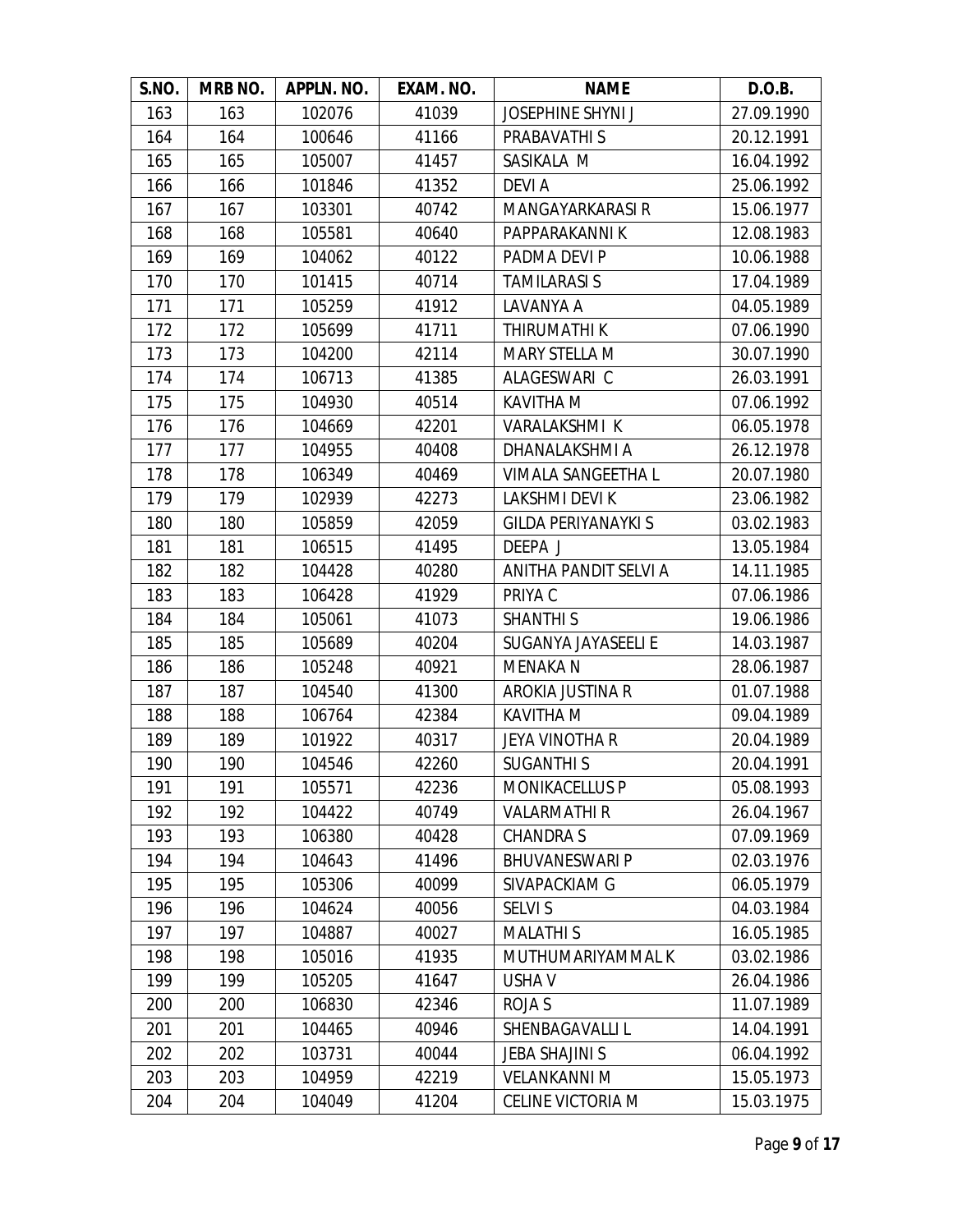| S.NO. | MRB NO. | APPLN. NO. | EXAM. NO. | <b>NAME</b>              | D.O.B.     |
|-------|---------|------------|-----------|--------------------------|------------|
| 205   | 205     | 103966     | 42297     | VIJAYA K                 | 10.05.1980 |
| 206   | 206     | 105096     | 40967     | <b>KOMATHI VP</b>        | 15.06.1987 |
| 207   | 207     | 105760     | 40124     | MUTHULAKSHMI M           | 26.01.1989 |
| 208   | 208     | 106421     | 40912     | <b>M SANGEETHA</b>       | 12.05.1989 |
| 209   | 209     | 107472     | 40578     | UMA K                    | 04.06.1989 |
| 210   | 210     | 105937     | 41405     | <b>JULIE G</b>           | 16.05.1990 |
| 211   | 211     | 104884     | 41335     | <b>KALAISELVI A</b>      | 21.12.1990 |
| 212   | 212     | 104457     | 40309     | <b>INDHUMATHIM</b>       | 27.05.1991 |
| 213   | 213     | 106422     | 40361     | SHEELA S                 | 27.05.1991 |
| 214   | 214     | 106826     | 41628     | <b>VADIVAZHAKI K</b>     | 10.04.1993 |
| 215   | 215     | 105776     | 40089     | <b>KALAISELVI K</b>      | 20.04.1982 |
| 216   | 216     | 105229     | 42129     | NITHYA B J               | 09.06.1985 |
| 217   | 217     | 106814     | 40633     | <b>ROSARIO JENIFER S</b> | 08.05.1988 |
| 218   | 218     | 105820     | 41770     | <b>SANTHIT</b>           | 03.07.1988 |
| 219   | 219     | 105780     | 41585     | PUSHPARANI T             | 04.06.1989 |
| 220   | 220     | 106257     | 41374     | SATHYAMEGALA S           | 05.05.1990 |
| 221   | 221     | 104869     | 41529     | PREMALATHA A             | 30.05.1990 |
| 222   | 222     | 104962     | 41709     | VIGNESWARI C             | 29.05.1991 |
| 223   | 223     | 106513     | 40403     | <b>NANDHINI S</b>        | 30.06.1992 |
| 224   | 224     | 107042     | 41627     | DEEPABHARATHI M          | 13.05.1993 |
| 225   | 225     | 104067     | 42034     | AMALI JOSEPHINE M        | 29.04.1977 |
| 226   | 226     | 105074     | 40688     | <b>CHARLES S</b>         | 23.06.1978 |
| 227   | 227     | 104520     | 42315     | <b>EZHILARASI S</b>      | 10.06.1982 |
| 228   | 228     | 105683     | 41649     | SASIREKA A               | 20.07.1983 |
| 229   | 229     | 104899     | 40078     | <b>JEYANTHI R</b>        | 24.07.1986 |
| 230   | 230     | 104577     | 40203     | <b>FATHIMA MARY S</b>    | 13.10.1986 |
| 231   | 231     | 105216     | 40630     | MUTHU KRISHNAN P         | 28.02.1987 |
| 232   | 232     | 106048     | 40969     | <b>SATHYA V</b>          | 25.08.1988 |
| 233   | 233     | 106373     | 41398     | <b>ARCHANAK</b>          | 26.10.1988 |
| 234   | 234     | 107868     | 42009     | <b>RAJKALA N</b>         | 15.07.1989 |
| 235   | 235     | 105598     | 40650     | <b>ASWINIE</b>           | 10.07.1990 |
| 236   | 236     | 100659     | 41696     | RINOSHA FATHIMA M        | 25.04.1992 |
| 237   | 237     | 104850     | 40943     | ANITHA S                 | 30.05.1982 |
| 238   | 238     | 105138     | 41339     | ARULMOZHI G              | 03.06.1983 |
| 239   | 239     | 107117     | 42072     | AMALAPUSHPAM P           | 16.03.1985 |
| 240   | 240     | 101791     | 40488     | A SHYNI                  | 16.10.1985 |
| 241   | 241     | 100274     | 41382     | <b>SATHIYA I</b>         | 15.06.1986 |
| 242   | 242     | 101053     | 40455     | <b>VASUKI C</b>          | 15.03.1987 |
| 243   | 243     | 105240     | 40017     | <b>VIDYASARATHI B</b>    | 26.05.1988 |
| 244   | 244     | 106696     | 40702     | KALAIYARASI A            | 17.08.1989 |
| 245   | 245     | 100472     | 42152     | <b>MARGRET MARY I</b>    | 21.08.1989 |
| 246   | 246     | 104720     | 41134     | PRIYA D                  | 12.09.1990 |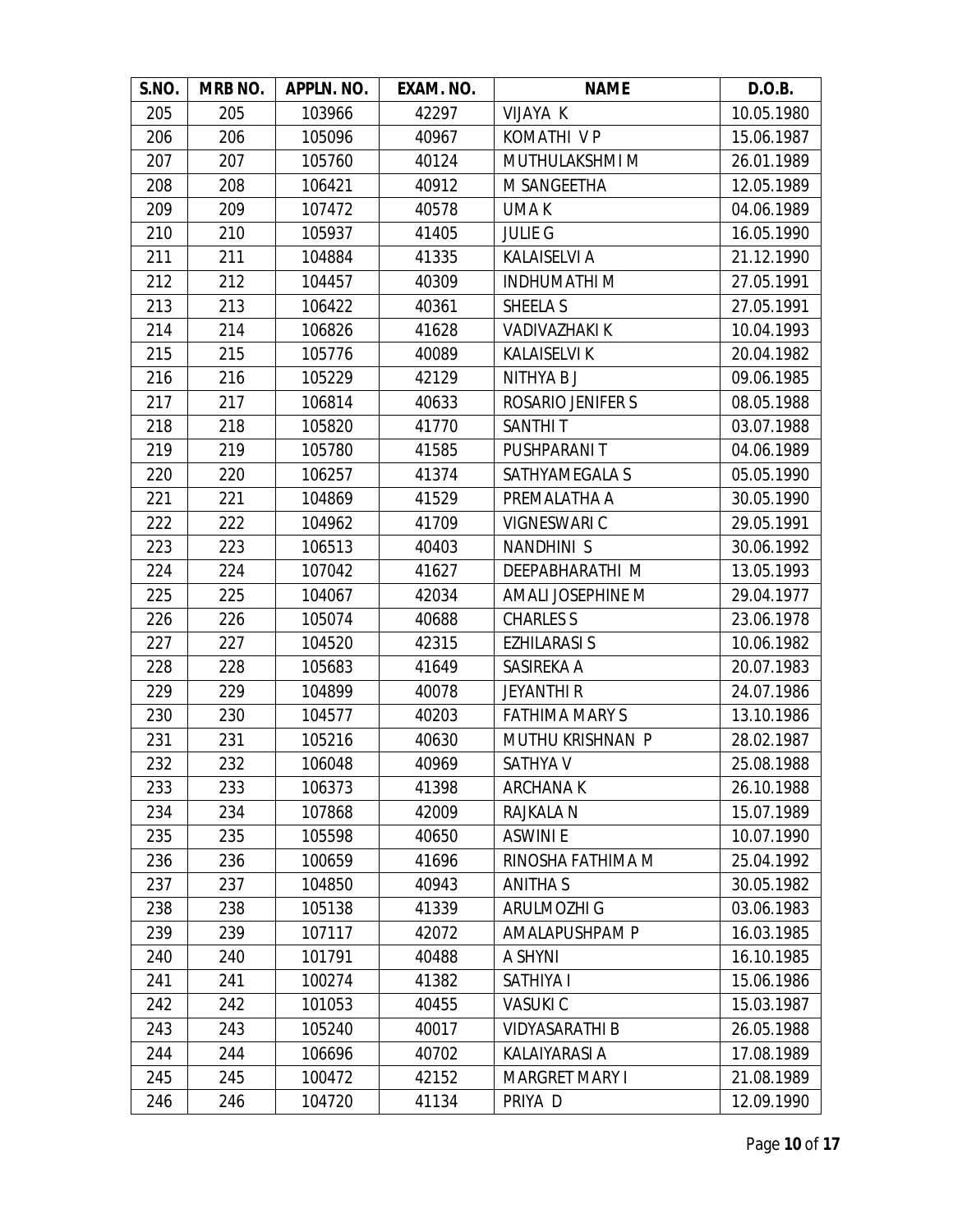| S.NO. | MRB NO. | APPLN. NO. | EXAM. NO. | <b>NAME</b>                  | D.O.B.     |
|-------|---------|------------|-----------|------------------------------|------------|
| 247   | 247     | 106285     | 41280     | PRIYADHARSHINI S             | 10.05.1991 |
| 248   | 248     | 105284     | 42198     | JENIMERILA S                 | 23.03.1993 |
| 249   | 249     | 106088     | 41350     | <b>JESI MOL G</b>            | 03.05.1993 |
| 250   | 250     | 106137     | 41274     | SENTHAMARAI T                | 15.02.1981 |
| 251   | 251     | 104468     | 41488     | <b>AMMUP</b>                 | 15.06.1981 |
| 252   | 252     | 104932     | 40079     | <b>MALATHIS</b>              | 05.05.1982 |
| 253   | 253     | 105252     | 40892     | UMA N                        | 12.02.1983 |
| 254   | 254     | 101525     | 41324     | SASIKALA G                   | 08.06.1984 |
| 255   | 255     | 106234     | 41376     | <b>KALAVATHIS</b>            | 30.07.1984 |
| 256   | 256     | 104072     | 40736     | MOOGAMBIGAI M                | 06.06.1985 |
| 257   | 257     | 101420     | 40245     | MELSICARMAL L                | 23.05.1986 |
| 258   | 258     | 105131     | 40067     | <b>SAJITHA E</b>             | 16.06.1986 |
| 259   | 259     | 107082     | 42248     | <b>GNANAMANI D</b>           | 04.06.1987 |
| 260   | 260     | 101136     | 40034     | <b>MAHESWARI J</b>           | 15.06.1987 |
| 261   | 261     | 106130     | 40704     | <b>UDAYA N</b>               | 31.05.1988 |
| 262   | 262     | 106004     | 42056     | <b>ELAMPIRAI S</b>           | 14.01.1990 |
| 263   | 263     | 104148     | 40174     | PREMA S                      | 24.01.1990 |
| 264   | 264     | 105060     | 40233     | SAHEELA BANU M               | 07.08.1994 |
| 265   | 265     | 104772     | 40264     | <b>VELANIK</b>               | 20.06.1975 |
| 266   | 266     | 107529     | 41011     | <b>JAYALAKSHMIS</b>          | 30.07.1975 |
| 267   | 267     | 105206     | 40795     | <b>MANIMEGALAI R</b>         | 15.04.1981 |
| 268   | 268     | 105703     | 42130     | SENGOLE RAJAKUMARI D         | 15.04.1982 |
| 269   | 269     | 104906     | 42125     | LATHA M                      | 05.03.1984 |
| 270   | 270     | 106127     | 41808     | <b>MEENAP</b>                | 25.04.1984 |
| 271   | 271     | 105000     | 41702     | <b>JAQULINPRIYA S</b>        | 30.04.1988 |
| 272   | 272     | 104089     | 41336     | <b>VIMALA B</b>              | 06.06.1988 |
| 273   | 273     | 106295     | 40307     | <b>BUVANESWARI G</b>         | 12.06.1988 |
| 274   | 274     | 106522     | 40879     | <b>NITHIYA S</b>             | 22.06.1988 |
| 275   | 275     | 106324     | 41286     | <b>JOTHIK</b>                | 03.04.1989 |
| 276   | 276     | 105701     | 42076     | THILAGAVATHI K               | 19.05.1989 |
| 277   | 277     | 105575     | 41938     | PADMADEVI K                  | 06.11.1989 |
| 278   | 278     | 106013     | 40723     | JAMUNA R                     | 12.06.1990 |
| 279   | 279     | 107438     | 41366     | LOGESWARI R                  | 07.07.1992 |
| 280   | 280     | 104162     | 41463     | PRIYANKA C                   | 09.12.1992 |
| 281   | 281     | 101917     | 40359     | JOSEPHINE VIMALA A           | 19.03.1973 |
| 282   | 282     | 105069     | 40867     | SARASWATHI K B               | 01.04.1978 |
| 283   | 283     | 105299     | 40537     | <b>BALAMANI P</b>            | 14.05.1978 |
| 284   | 284     | 104927     | 41055     | <b>AROCKIA MARY F</b>        | 04.06.1981 |
| 285   | 285     | 105978     | 41436     | <b>CHRISTY GNANA SELVI G</b> | 17.03.1982 |
| 286   | 286     | 106187     | 41849     | THENMOZHI M                  | 19.04.1983 |
| 287   | 287     | 105690     | 40052     | <b>ANUSUYA R</b>             | 06.05.1983 |
| 288   | 288     | 108540     | 40659     | <b>JEBARANI V</b>            | 15.05.1983 |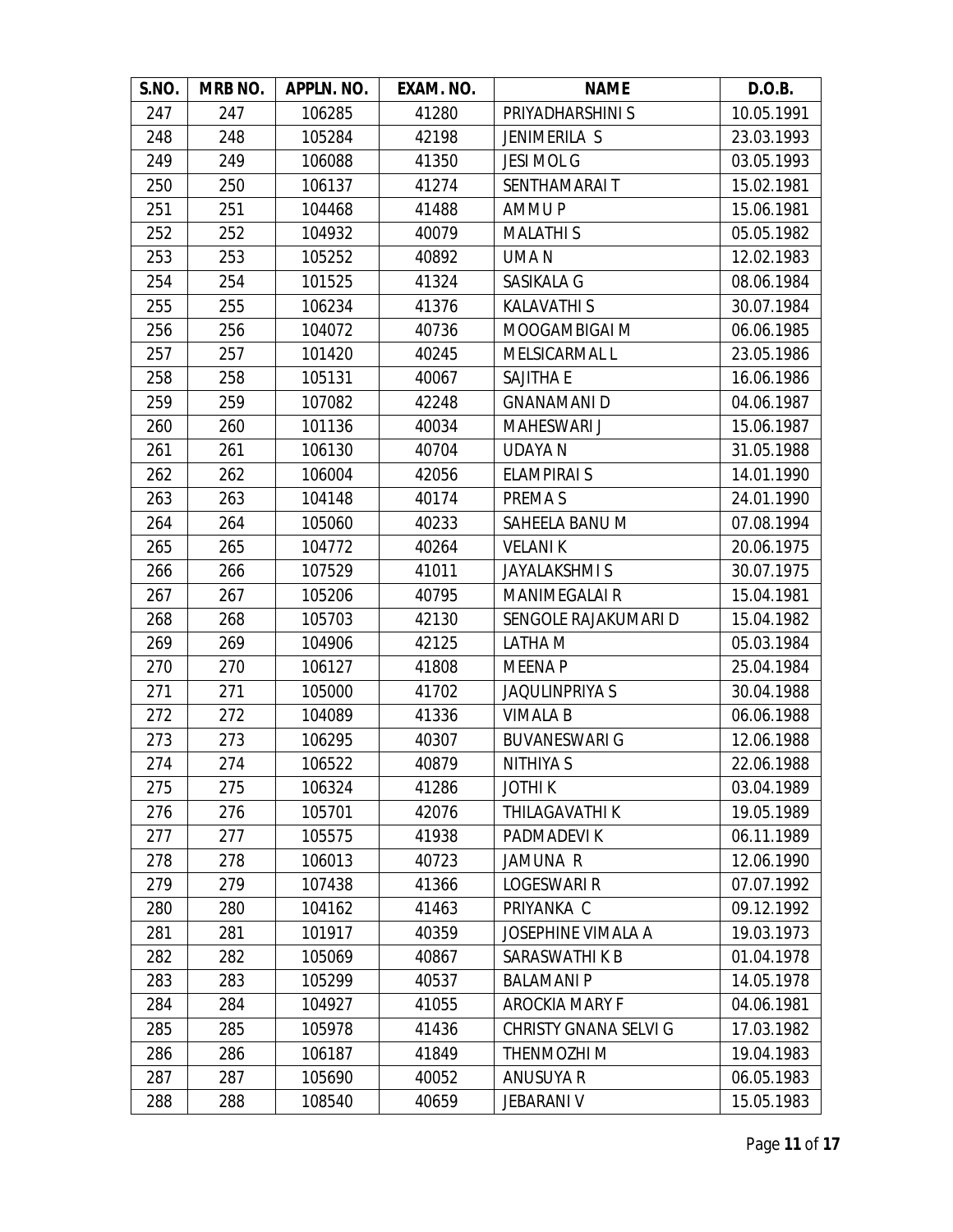| S.NO. | MRB NO. | APPLN. NO. | EXAM. NO. | <b>NAME</b>          | D.O.B.     |
|-------|---------|------------|-----------|----------------------|------------|
| 289   | 289     | 102048     | 40564     | NITHYA M             | 29.05.1985 |
| 290   | 290     | 105583     | 41558     | SENTHAMARAISELVI G   | 01.06.1986 |
| 291   | 291     | 106430     | 41446     | <b>MARIYAL J</b>     | 20.06.1987 |
| 292   | 292     | 104688     | 41959     | CHITRA P             | 29.04.1990 |
| 293   | 293     | 107294     | 41537     | <b>BHARATHIR</b>     | 14.02.1992 |
| 294   | 294     | 105042     | 41658     | <b>HEMALATHA B</b>   | 09.05.1992 |
| 295   | 295     | 103367     | 42087     | <b>KAVITHA S</b>     | 19.05.1975 |
| 296   | 296     | 104902     | 42339     | VIMALA M             | 06.07.1978 |
| 297   | 297     | 107018     | 40694     | <b>REKHAS</b>        | 25.05.1979 |
| 298   | 298     | 102614     | 40870     | <b>VINMALAR A</b>    | 10.05.1980 |
| 299   | 299     | 104582     | 41381     | PONASA S             | 01.07.1980 |
| 300   | 300     | 103286     | 40911     | SANGEETHA K          | 24.07.1982 |
| 301   | 301     | 104914     | 41013     | POORANASUNDARI V     | 10.04.1985 |
| 302   | 302     | 106500     | 41023     | <b>CHANDRALEKA R</b> | 01.06.1985 |
| 303   | 303     | 100342     | 41609     | SANGEETHA G          | 02.06.1985 |
| 304   | 304     | 105693     | 41480     | <b>DEEPARANI P</b>   | 10.06.1985 |
| 305   | 305     | 105885     | 41715     | <b>SHOBANA R</b>     | 19.06.1985 |
| 306   | 306     | 107202     | 40720     | <b>MEENAE</b>        | 21.05.1986 |
| 307   | 307     | 102172     | 42341     | <b>JANAKI M</b>      | 21.04.1987 |
| 308   | 308     | 105255     | 42328     | SARANYA K V          | 03.05.1987 |
| 309   | 309     | 104821     | 41730     | KANNIMARIAL C        | 10.05.1987 |
| 310   | 310     | 105862     | 41434     | <b>HENAREBECCA N</b> | 21.06.1987 |
| 311   | 311     | 103280     | 41250     | <b>MUTHUSELVI G</b>  | 10.03.1988 |
| 312   | 312     | 105619     | 42266     | THAIYALNAYAKI S      | 15.04.1989 |
| 313   | 313     | 108123     | 40115     | PIRAMILA G           | 21.12.1991 |
| 314   | 314     | 104803     | 40771     | AMUTHA A             | 15.05.1980 |
| 315   | 315     | 105616     | 40788     | NITHYA M G           | 29.05.1980 |
| 316   | 316     | 104873     | 40495     | SHIYAMALA P          | 25.05.1982 |
| 317   | 317     | 102912     | 41169     | <b>VASANTHI A</b>    | 16.12.1984 |
| 318   | 318     | 106571     | 40995     | PREETHA M            | 30.05.1985 |
| 319   | 319     | 100538     | 41440     | YOGESHWARI A         | 25.06.1986 |
| 320   | 320     | 104511     | 40255     | SAISELVI M           | 06.03.1990 |
| 321   | 321     | 106598     | 42169     | RASEETHA N           | 04.02.1991 |
| 322   | 322     | 104754     | 41848     | SILAMBARASAN C       | 07.03.1991 |
| 323   | 323     | 107757     | 42197     | <b>SUTHA A</b>       | 08.05.1991 |
| 324   | 324     | 103849     | 42156     | RANJANI M            | 15.07.1992 |
| 325   | 325     | 108359     | 41577     | <b>VANITHA J</b>     | 01.06.1994 |
| 326   | 326     | 105651     | 40541     | VINAYAGA LAKSHMI S   | 02.06.1982 |
| 327   | 327     | 103394     | 40169     | <b>BABY M</b>        | 05.07.1983 |
| 328   | 328     | 106241     | 40623     | PANDIYAMMAL A        | 28.10.1983 |
| 329   | 329     | 104154     | 41094     | SRIDEVI K            | 12.03.1984 |
| 330   | 330     | 104998     | 41852     | ANGEL PRIYA L        | 12.05.1985 |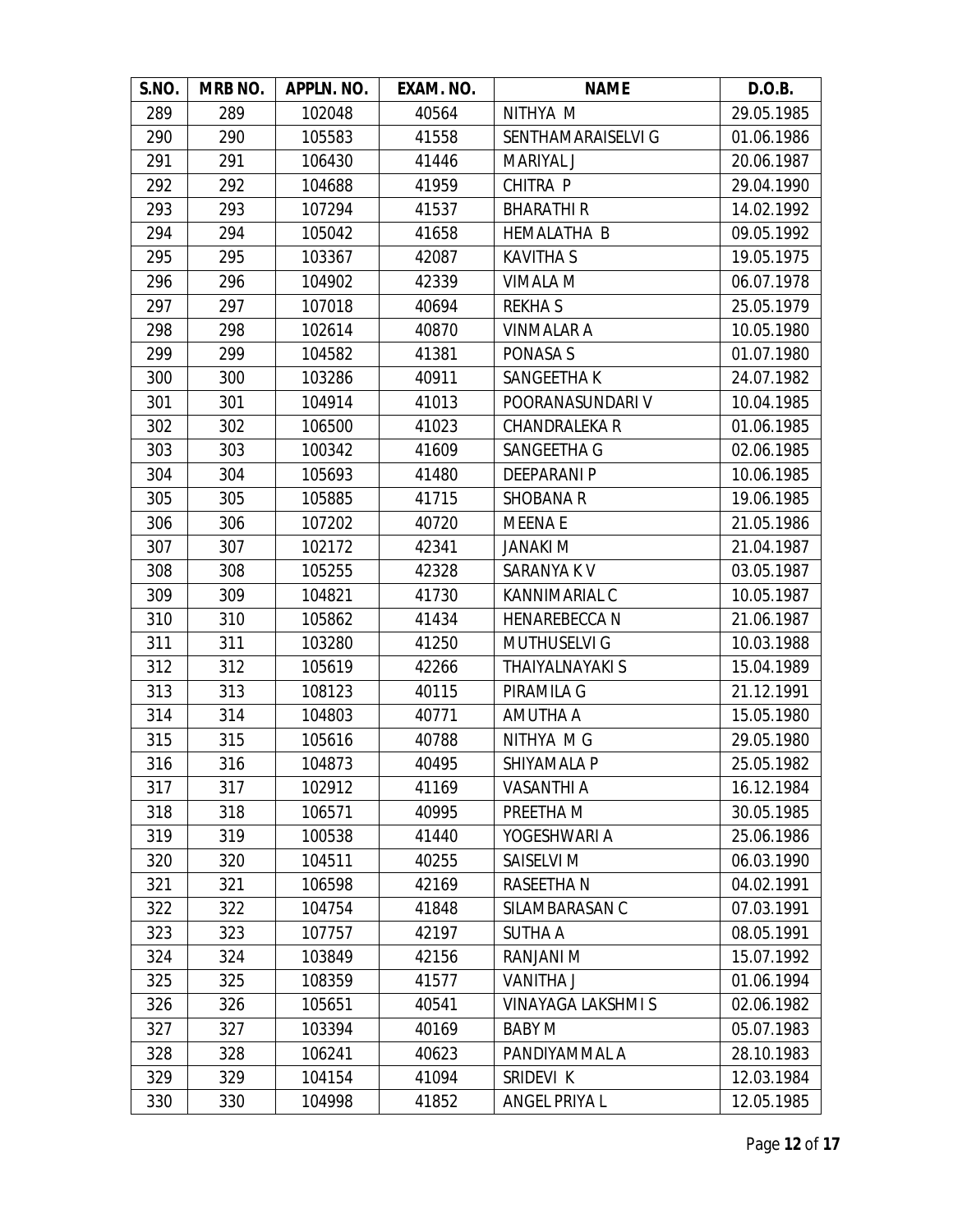| S.NO. | MRB NO. | APPLN. NO. | EXAM. NO. | <b>NAME</b>               | D.O.B.     |
|-------|---------|------------|-----------|---------------------------|------------|
| 331   | 331     | 104562     | 42222     | SANGEETHA V               | 30.05.1985 |
| 332   | 332     | 104471     | 42275     | <b>TAMILARASI K</b>       | 14.01.1986 |
| 333   | 333     | 100061     | 41591     | <b>JAYALAKSHMI A</b>      | 14.06.1986 |
| 334   | 334     | 100620     | 41816     | SALIYA M                  | 17.04.1989 |
| 335   | 335     | 106870     | 41391     | RAJALAKSHMI A             | 17.04.1989 |
| 336   | 336     | 103095     | 40928     | <b>LOGESWARI P</b>        | 20.02.1990 |
| 337   | 337     | 105495     | 42086     | <b>KALPANA R</b>          | 01.05.1990 |
| 338   | 338     | 105755     | 40347     | YOGAPRIYA E               | 01.06.1990 |
| 339   | 339     | 104892     | 40939     | <b>SAVITHRIS</b>          | 31.05.1991 |
| 340   | 340     | 105684     | 40583     | LAKSHMIPRIYA S            | 22.05.1993 |
| 341   | 341     | 104858     | 41348     | MANICKAM VELLAIAMMAL<br>M | 05.04.1975 |
| 342   | 342     | 103261     | 42053     | <b>INDIRANIT</b>          | 26.05.1978 |
| 343   | 343     | 101698     | 41623     | <b>KARTHIGA MYTHILI S</b> | 09.02.1979 |
| 344   | 344     | 106059     | 40678     | JEBA MERLIN J             | 05.07.1979 |
| 345   | 345     | 104596     | 41061     | <b>JOTHIT</b>             | 10.05.1981 |
| 346   | 346     | 106495     | 41692     | JAMUNA M                  | 22.06.1983 |
| 347   | 347     | 105913     | 41681     | SREEPRIYA M               | 07.03.1986 |
| 348   | 348     | 101821     | 41995     | <b>BAKKIYALAKSHMI V</b>   | 04.06.1987 |
| 349   | 349     | 105089     | 40787     | <b>ARUNAD</b>             | 16.01.1988 |
| 350   | 350     | 104155     | 42139     | LOGANAYAKI N              | 06.02.1988 |
| 351   | 351     | 105118     | 41946     | SIVAKAMI N                | 30.05.1988 |
| 352   | 352     | 103772     | 42351     | <b>SUGANTHIS</b>          | 18.11.1988 |
| 353   | 353     | 107597     | 41429     | THAMAYANTHI T             | 22.05.1989 |
| 354   | 354     | 104891     | 40227     | <b>RANJITHA R</b>         | 05.04.1990 |
| 355   | 355     | 106791     | 40325     | LOGESHWARI V              | 28.12.1990 |
| 356   | 356     | 107794     | 41892     | <b>SUGANYA S</b>          | 03.05.1991 |
| 357   | 357     | 104727     | 40028     | <b>VISALATCHI G</b>       | 05.05.1991 |
| 358   | 358     | 104476     | 40075     | BHUVANESWARI T            | 06.06.1991 |
| 359   | 359     | 105327     | 41698     | <b>SUGANYA P</b>          | 06.06.1991 |
| 360   | 360     | 107467     | 41323     | <b>TAMILSELVI S</b>       | 11.06.1993 |
| 361   | 361     | 104409     | 42310     | <b>LATHAK</b>             | 20.01.1978 |
| 362   | 362     | 100789     | 41739     | LAKSHMI PRABHA N          | 28.05.1978 |
| 363   | 363     | 106136     | 41999     | DEEPA J                   | 08.07.1979 |
| 364   | 364     | 104824     | 41105     | UMAVANI M                 | 11.06.1981 |
| 365   | 365     | 104673     | 42187     | MEHARAJ BEGAM U           | 28.03.1984 |
| 366   | 366     | 106581     | 41734     | <b>DEVIA</b>              | 06.05.1984 |
| 367   | 367     | 107227     | 41331     | <b>BEULA M</b>            | 27.06.1985 |
| 368   | 368     | 106716     | 41263     | <b>VIDHIYA P</b>          | 31.03.1986 |
| 369   | 369     | 105607     | 40207     | KALAIYARASI G             | 05.05.1988 |
| 370   | 370     | 107620     | 40481     | <b>SATHIYA B</b>          | 30.12.1988 |
| 371   | 371     | 105065     | 41054     | MERCY JULIET A            | 23.02.1989 |
| 372   | 372     | 105778     | 41079     | <b>JAYASUDHA N</b>        | 11.04.1989 |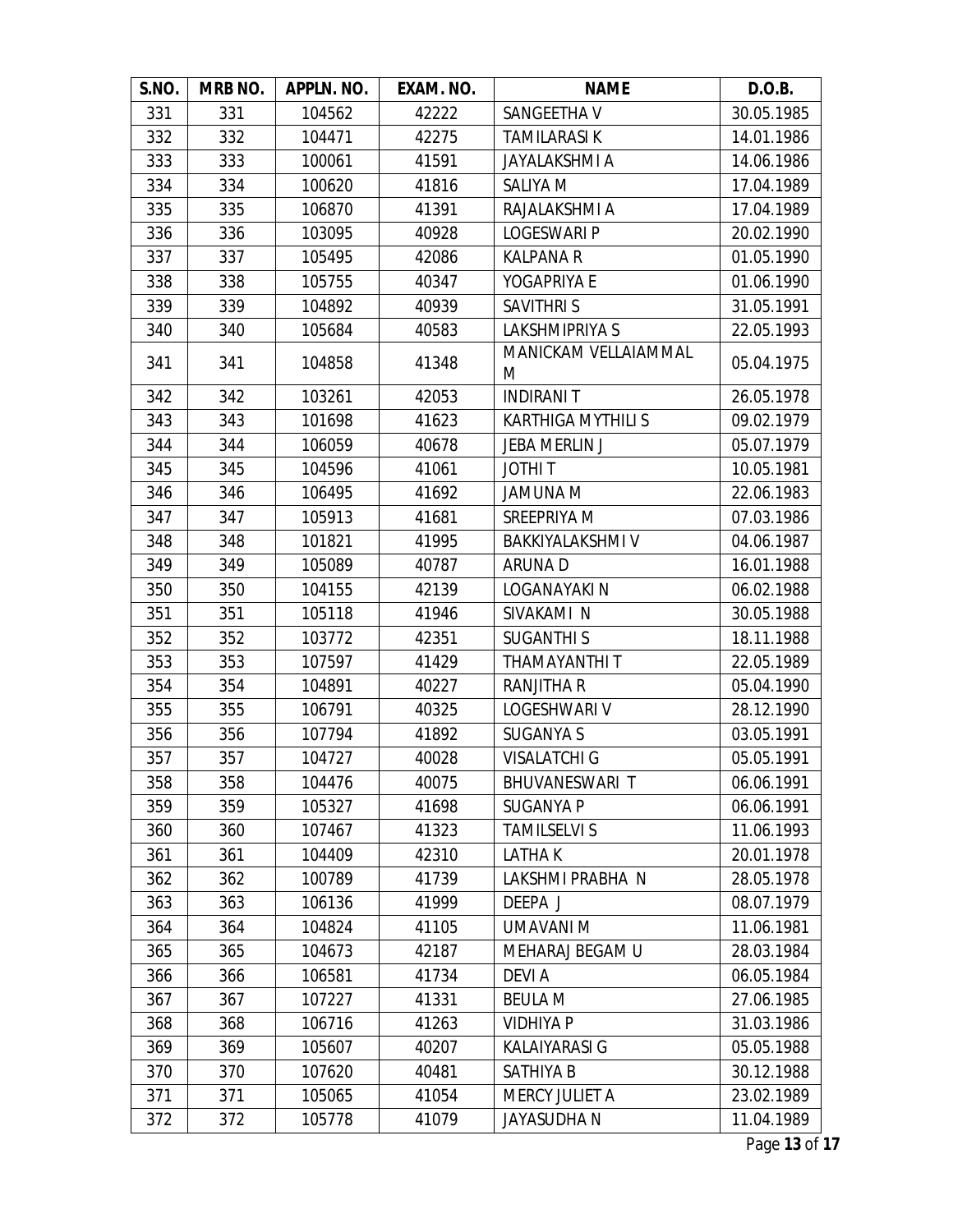| S.NO. | MRB NO. | APPLN. NO. | EXAM. NO. | <b>NAME</b>                 | D.O.B.     |
|-------|---------|------------|-----------|-----------------------------|------------|
| 373   | 373     | 105269     | 42244     | LAVANYA DEVI P              | 29.04.1990 |
| 374   | 374     | 107609     | 41130     | KALAIVANI A                 | 25.06.1990 |
| 375   | 375     | 105682     | 40135     | SARANYA S                   | 28.06.1990 |
| 376   | 376     | 104890     | 40868     | <b>UMAMAHESWARI G</b>       | 07.03.1991 |
| 377   | 377     | 104256     | 41201     | <b>MANO RANJITHAVALLI P</b> | 21.05.1992 |
| 378   | 378     | 106537     | 41034     | <b>SHANMUGA PRIYA K</b>     | 27.05.1994 |
| 379   | 379     | 106732     | 40869     | <b>GEETHA G</b>             | 30.05.1978 |
| 380   | 380     | 100226     | 40223     | <b>CERIL MARY S</b>         | 11.11.1979 |
| 381   | 381     | 105694     | 40300     | LUCIA SYLVESTER MARY M      | 26.11.1981 |
| 382   | 382     | 106516     | 40341     | DEEPA K                     | 16.04.1983 |
| 383   | 383     | 104808     | 41229     | <b>NITHIYA R</b>            | 02.06.1985 |
| 384   | 384     | 105860     | 40801     | <b>MALARVIZHI M</b>         | 09.02.1986 |
| 385   | 385     | 103967     | 41691     | <b>VENNILA A</b>            | 03.03.1986 |
| 386   | 386     | 104751     | 42061     | ANITHA T                    | 03.05.1987 |
| 387   | 387     | 105012     | 41122     | SANDHIYA S                  | 19.07.1991 |
| 388   | 388     | 104151     | 41843     | <b>PAVUNU B</b>             | 14.09.1991 |
| 389   | 389     | 106393     | 41461     | MENAGAPRIYA M               | 17.03.1992 |
| 390   | 390     | 104550     | 41881     | KANAGAMANI M                | 25.05.1992 |
| 391   | 391     | 105119     | 40030     | <b>JAYA RANI P</b>          | 20.07.1976 |
| 392   | 392     | 103478     | 41791     | <b>MANIVALLIK</b>           | 20.06.1981 |
| 393   | 393     | 105085     | 41632     | JOSELINJEBARANI N           | 09.01.1982 |
| 394   | 394     | 105136     | 41228     | <b>MARIASELVAMY</b>         | 04.05.1983 |
| 395   | 395     | 106556     | 42002     | AJI K                       | 01.05.1986 |
| 396   | 396     | 101153     | 40129     | <b>SUBBUKUTTY V</b>         | 03.05.1986 |
| 397   | 397     | 104879     | 41710     | PRABHA A                    | 08.06.1986 |
| 398   | 398     | 100064     | 41042     | SANGEETHA K                 | 24.12.1987 |
| 399   | 399     | 104929     | 41966     | <b>RAJESHWARI S</b>         | 19.03.1988 |
| 400   | 400     | 101067     | 40645     | <b>VATHANAK</b>             | 15.04.1988 |
| 401   | 401     | 106104     | 41569     | PRAMILA T                   | 30.06.1988 |
| 402   | 402     | 100095     | 41617     | <b>KARTHIGA B</b>           | 07.11.1989 |
| 403   | 403     | 104616     | 41422     | KUNGUMAVALLI K              | 05.06.1991 |
| 404   | 404     | 105582     | 42068     | KAVITHA P                   | 06.03.1976 |
| 405   | 405     | 106293     | 41403     | <b>CAROLIN A</b>            | 27.05.1976 |
| 406   | 406     | 104759     | 41962     | AUXILIA ARUNA DEVI A        | 09.12.1982 |
| 407   | 407     | 105664     | 40719     | SANTHI D                    | 02.05.1983 |
| 408   | 408     | 105235     | 41268     | <b>MAHALAKSHMI K</b>        | 20.03.1984 |
| 409   | 409     | 103345     | 41206     | SARANYA A                   | 21.05.1984 |
| 410   | 410     | 106374     | 40272     | MANJU M                     | 04.06.1985 |
| 411   | 411     | 102768     | 40265     | SEBASTI ANITHA P            | 13.05.1987 |
| 412   | 412     | 104985     | 40950     | <b>MANJULA V</b>            | 08.03.1990 |
| 413   | 413     | 105015     | 40960     | <b>VIJAYA S</b>             | 16.08.1991 |
| 414   | 414     | 104040     | 40864     | SUGANYA R                   | 09.05.1993 |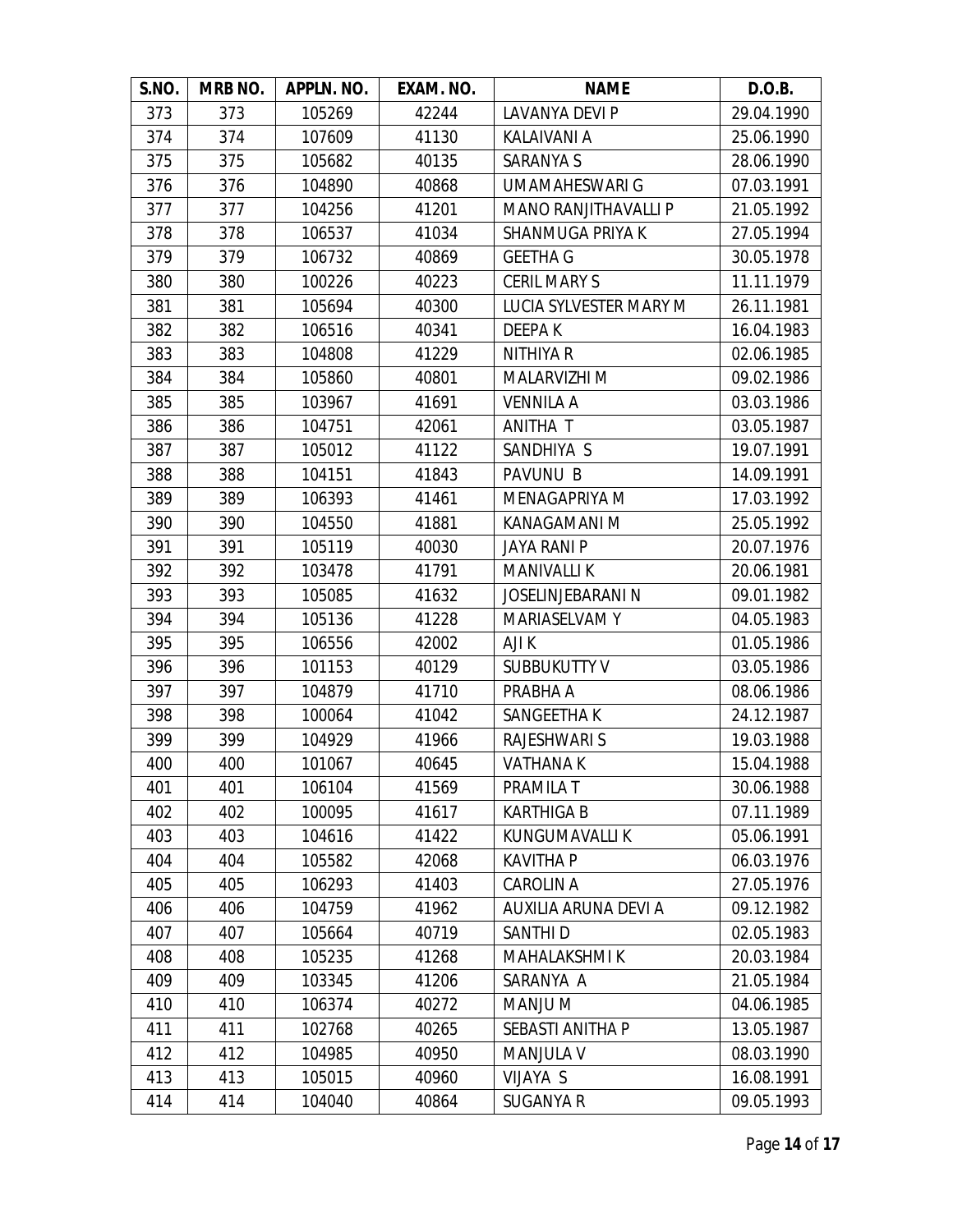| S.NO. | <b>MRB NO.</b> | APPLN. NO. | EXAM. NO. | <b>NAME</b>               | D.O.B.     |
|-------|----------------|------------|-----------|---------------------------|------------|
| 415   | 415            | 106019     | 40402     | SUGANYA A                 | 05.06.1993 |
| 416   | 416            | 106468     | 41694     | ANITHA X                  | 24.03.1979 |
| 417   | 417            | 106093     | 42233     | THEIVAJOTHI T             | 09.04.1980 |
| 418   | 418            | 104831     | 40738     | UMARANI A                 | 20.03.1982 |
| 419   | 419            | 105967     | 40581     | <b>MINI M</b>             | 06.06.1982 |
| 420   | 420            | 106759     | 40425     | <b>KRISHNAVENI G</b>      | 15.04.1986 |
| 421   | 421            | 104883     | 41566     | <b>MATHUMATHIP</b>        | 22.05.1987 |
| 422   | 422            | 106528     | 40060     | POONKUZHALI M             | 24.05.1987 |
| 423   | 423            | 105390     | 42336     | <b>BANUMATHIM</b>         | 28.11.1987 |
| 424   | 424            | 100268     | 40097     | <b>VIJAYA P</b>           | 02.06.1988 |
| 425   | 425            | 107169     | 42287     | <b>SUGUMAR R</b>          | 20.07.1989 |
| 426   | 426            | 101915     | 41065     | ARUNYA B S                | 25.05.1990 |
| 427   | 427            | 105720     | 40096     | <b>SATHYAP</b>            | 25.05.1990 |
| 428   | 428            | 102072     | 42046     | <b>GOMATHI G</b>          | 07.06.1991 |
| 429   | 429            | 104614     | 40331     | SASIKALA M                | 16.02.1980 |
| 430   | 430            | 104494     | 40276     | DEVIKA A                  | 17.03.1983 |
| 431   | 431            | 105155     | 42092     | JAYASRI S                 | 01.04.1989 |
| 432   | 432            | 106303     | 40113     | RAGUMATH NISHA S          | 28.12.1989 |
| 433   | 433            | 104324     | 40441     | <b>KARTHIKAIMARI B</b>    | 07.03.1991 |
| 434   | 434            | 101840     | 40411     | SARANYA M                 | 10.07.1991 |
| 435   | 435            | 103456     | 40618     | SASIKALA G                | 30.05.1979 |
| 436   | 436            | 107244     | 42192     | <b>INDRA M</b>            | 04.11.1984 |
| 437   | 437            | 105665     | 40472     | <b>KALAISELVI K</b>       | 05.05.1985 |
| 438   | 438            | 104981     | 40683     | <b>BEAULA JENIFER A</b>   | 06.06.1987 |
| 439   | 439            | 100528     | 41443     | SANGEETHA A               | 05.05.1988 |
| 440   | 440            | 104274     | 42157     | <b>SURIYAT</b>            | 01.10.1988 |
| 441   | 441            | 106881     | 41272     | KOMALADEVI M              | 15.04.1989 |
| 442   | 442            | 101763     | 40641     | SARANYA D                 | 01.06.1989 |
| 443   | 443            | 105002     | 40598     | <b>SUMANGALIS</b>         | 17.05.1990 |
| 444   | 444            | 104644     | 40009     | DIVYA R                   | 11.04.1991 |
| 445   | 445            | 103818     | 40893     | DHANAPACKIAM P            | 06.05.1991 |
| 446   | 446            | 104941     | 40977     | SHEELA DEVI S             | 10.07.1981 |
| 447   | 447            | 104969     | 41512     | <b>MYTHILI P</b>          | 12.10.1982 |
| 448   | 448            | 104882     | 41773     | <b>DENNIS VINNARASI J</b> | 19.09.1985 |
| 449   | 449            | 104094     | 42361     | <b>MAHESWARI R</b>        | 30.09.1987 |
| 450   | 450            | 105941     | 41919     | <b>BANUP</b>              | 24.07.1988 |
| 451   | 451            | 104555     | 40913     | <b>KOPPAYE K</b>          | 15.03.1993 |
| 452   | 452            | 104679     | 40750     | MOHANAMALA S              | 26.02.1981 |
| 453   | 453            | 104135     | 40451     | <b>MANJULA R</b>          | 20.05.1982 |
| 454   | 454            | 104885     | 41358     | AMALA J                   | 18.06.1987 |
| 455   | 455            | 104958     | 41253     | <b>GANDHIMATHI G</b>      | 05.06.1988 |
| 456   | 456            | 104126     | 41937     | <b>GOWTHAMI A</b>         | 07.03.1989 |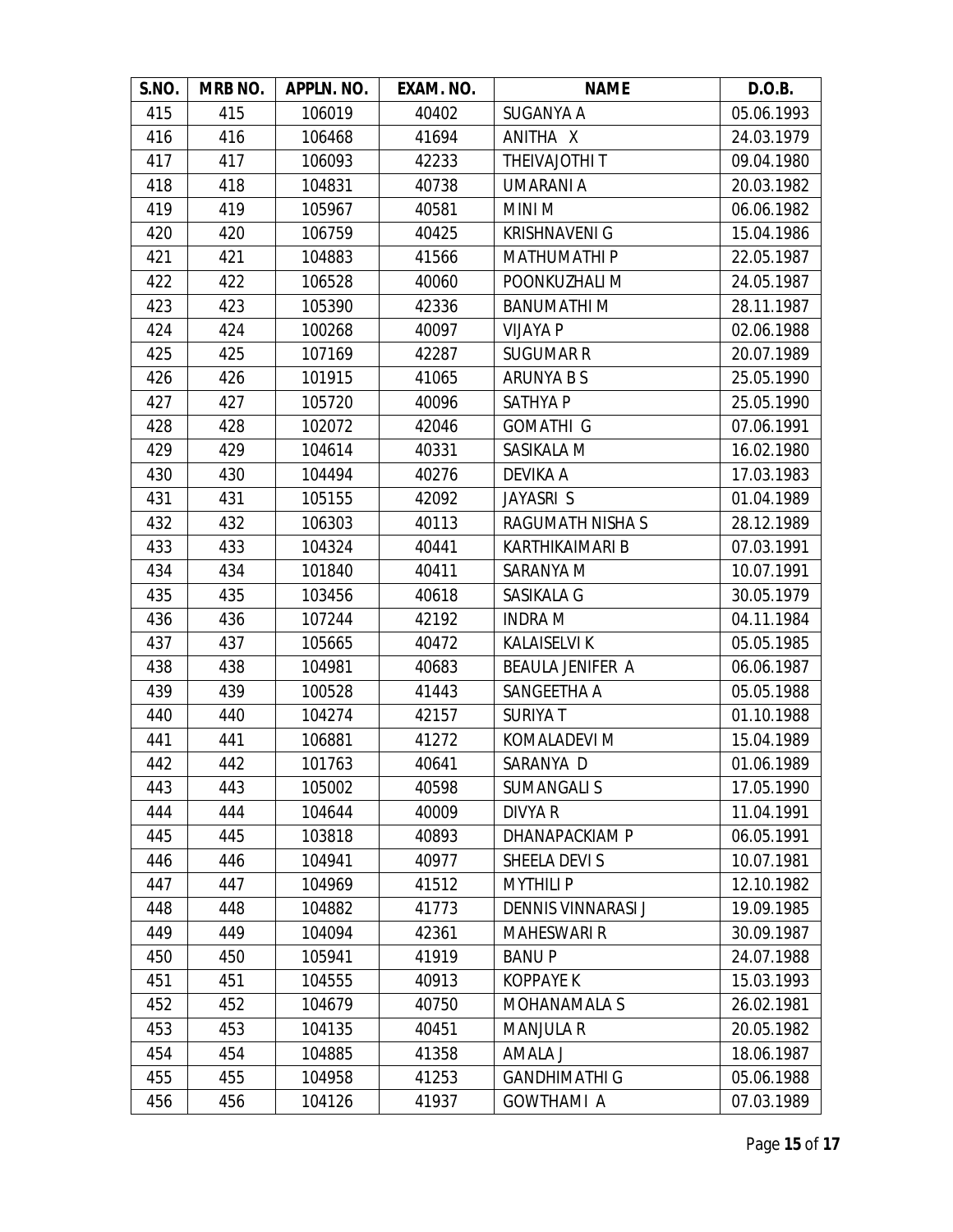| S.NO. | MRB NO. | APPLN. NO. | EXAM. NO. | <b>NAME</b>               | D.O.B.     |
|-------|---------|------------|-----------|---------------------------|------------|
| 457   | 457     | 101900     | 41821     | MARIA NIROJA A            | 14.05.1990 |
| 458   | 458     | 105907     | 42121     | SABIDHA M                 | 07.06.1990 |
| 459   | 459     | 106991     | 42113     | AROKYAARUL JENIFER S      | 12.09.1991 |
| 460   | 460     | 105746     | 41185     | <b>SUGANTHIM</b>          | 20.05.1976 |
| 461   | 461     | 104928     | 40157     | <b>MUTHUCHELVI R</b>      | 06.04.1981 |
| 462   | 462     | 104573     | 40918     | PONSILAMBAYEE R           | 24.05.1981 |
| 463   | 463     | 105125     | 40474     | PANJALAI A                | 13.06.1982 |
| 464   | 464     | 104416     | 40378     | SATHIYA P                 | 29.08.1988 |
| 465   | 465     | 101621     | 41087     | RAGASUTHA R               | 05.06.1991 |
| 466   | 466     | 103370     | 40206     | PARAMESWARI M             | 02.05.1992 |
| 467   | 467     | 104159     | 41874     | KALYANI M                 | 25.06.1992 |
| 468   | 468     | 104864     | 40011     | SANGEETHA K               | 29.11.1992 |
| 469   | 469     | 101494     | 41603     | MUKINTHA M                | 02.06.1993 |
| 470   | 470     | 105010     | 40230     | <b>BABILA MARY F</b>      | 28.05.1986 |
| 471   | 471     | 101669     | 41560     | <b>NAGALAKSHMID</b>       | 20.07.1990 |
| 472   | 472     | 105767     | 41956     | <b>VIJAYA V</b>           | 05.04.1991 |
| 473   | 473     | 104184     | 40282     | <b>BHAVANI K</b>          | 10.07.1992 |
| 474   | 474     | 102559     | 41553     | <b>JUSTIN SARA C</b>      | 05.11.1973 |
| 475   | 475     | 105066     | 40463     | <b>KAVITHA R</b>          | 10.03.1986 |
| 476   | 476     | 105190     | 40389     | LOGESWARI A               | 04.12.1989 |
| 477   | 477     | 105772     | 40333     | <b>KALAIVANI V</b>        | 03.06.1991 |
| 478   | 478     | 106083     | 41416     | RANJITHA R                | 24.04.1992 |
| 479   | 479     | 106511     | 41160     | <b>VIJAYALAKSHMI AL</b>   | 09.06.1992 |
| 480   | 480     | 104069     | 40304     | ANBARASI D                | 13.07.1972 |
| 481   | 481     | 105961     | 41878     | <b>AROCKIA MARY T</b>     | 10.05.1978 |
| 482   | 482     | 105639     | 40421     | <b>JOSAPHIN KAVITHA A</b> | 20.05.1983 |
| 483   | 483     | 106485     | 41362     | LAKSHMIC P                | 05.05.1984 |
| 484   | 484     | 104572     | 40907     | <b>KAVITHA S</b>          | 11.05.1989 |
| 485   | 485     | 103115     | 40002     | RATHIKA M                 | 25.05.1990 |
| 486   | 486     | 104316     | 40553     | <b>VIJAYALAKSHMI P</b>    | 08.10.1990 |
| 487   | 487     | 103742     | 40557     | ARIVAZHAGI R MRS          | 27.07.1991 |
| 488   | 488     | 105716     | 40570     | <b>ANANTHIP</b>           | 16.06.1989 |
| 489   | 489     | 105957     | 40552     | KOMATHI S                 | 21.03.1993 |
| 490   | 490     | 104375     | 41635     | <b>JELIN BEULA S</b>      | 21.06.1978 |
| 491   | 491     | 104229     | 40728     | YASODHA R                 | 03.04.1984 |
| 492   | 492     | 104758     | 41329     | SEENIAMMAL M              | 08.06.1984 |
| 493   | 493     | 105956     | 41616     | <b>KARTHIGA SP</b>        | 22.06.1990 |
| 494   | 494     | 106738     | 40560     | SAMUNDEESWARI J           | 30.05.1983 |
| 495   | 495     | 107842     | 40844     | RAJAVATHI D               | 15.10.1986 |
| 496   | 496     | 105472     | 41506     | <b>RANI R</b>             | 10.05.1989 |
| 497   | 497     | 103950     | 41951     | <b>MANOVIDHYA R</b>       | 07.05.1990 |
| 498   | 498     | 100006     | 41631     | <b>SELVAMANI S</b>        | 09.10.1985 |